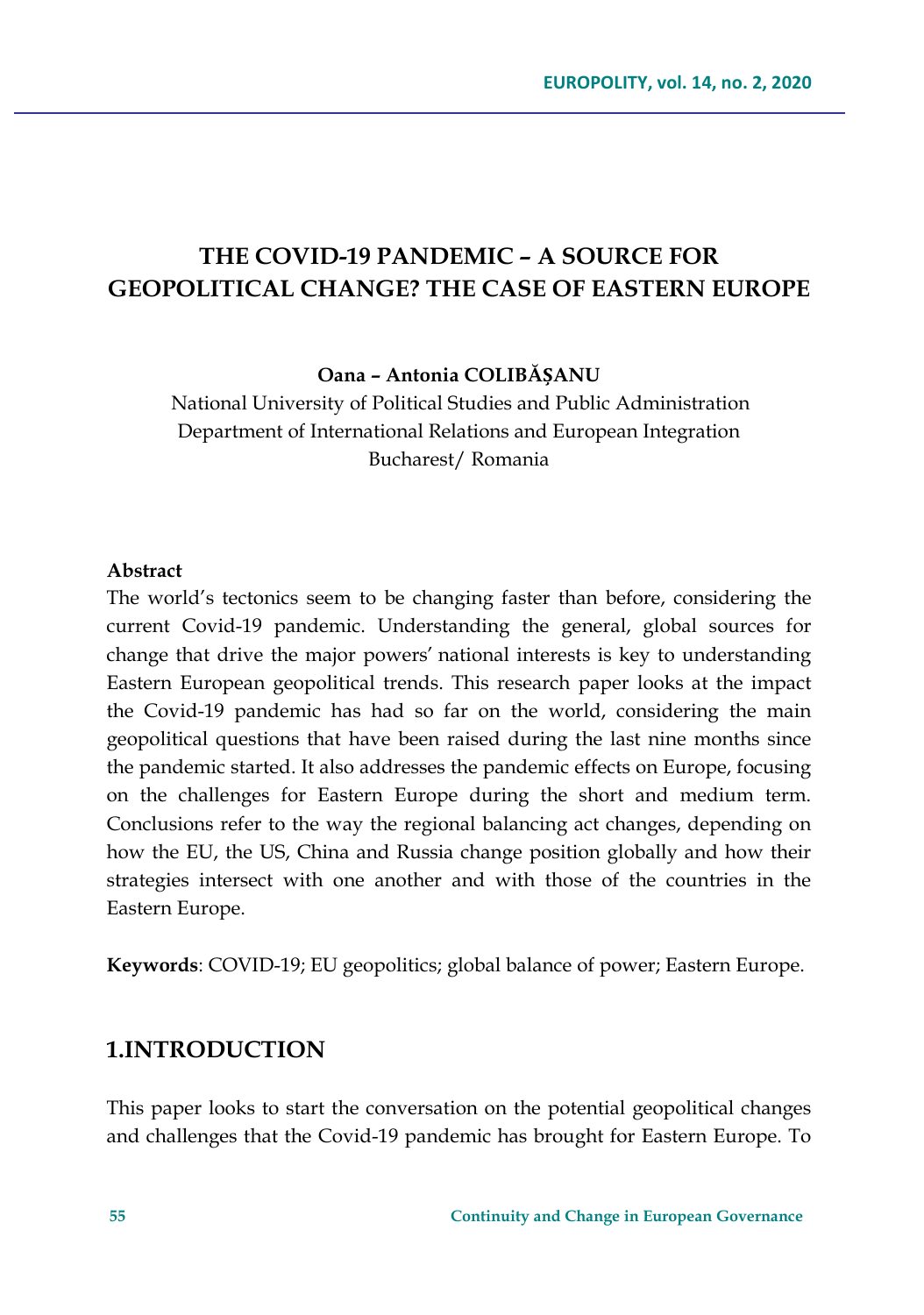establish that, it first looks into establishing how existing geopolitical trends prior to the pandemic have been affected, at the global and then at the European level.

The paper outlines a review of the existing literature which refers to the way that the pandemic has affected and may affect society, considering both politics and economics as main resources for potential global insecurity. The literature review also looks to highlight the shortcomings of the public and scientific conversation on the contemporary pandemic. To establish the major geopolitical questions put forth during the pandemic, a close readership on existing documentation was done – articles (both media and academic articles), working papers, position and policy papers, studies done at the request of national and international institutions as well as public discourses of national and international political leaders were read through, aiming at establishing common themes for the public discourse.

The research method employed to reach conclusions was based on close monitoring of events (as highlighted in the media and scientific literature available) but also on putting together a focus group which facilitated discussion with peer researchers and experts in geopolitics. Analysis was sustained through the focus group findings and SWOT techniques, making it easy to highlight major questions relating to regional stability in Eastern Europe. While it is yet hard to point to specific details, numbers that refer to future development for the countries in the region, the research methodology employed facilitated establishing the main directions for change on the short and medium term, while also emphasizing the constant elements referring to the geopolitical balance in the region and ultimately, in Europe.

### **2.LITERATURE REVIEW**

Since February 2020, when it was announced that the world is entering a global pandemic, due to the exponential spreading of the Covid-19 virus, we have acknowledged that, besides the pandemic's implications for the health system and for the pharmaceutical industry, the world will also experience economic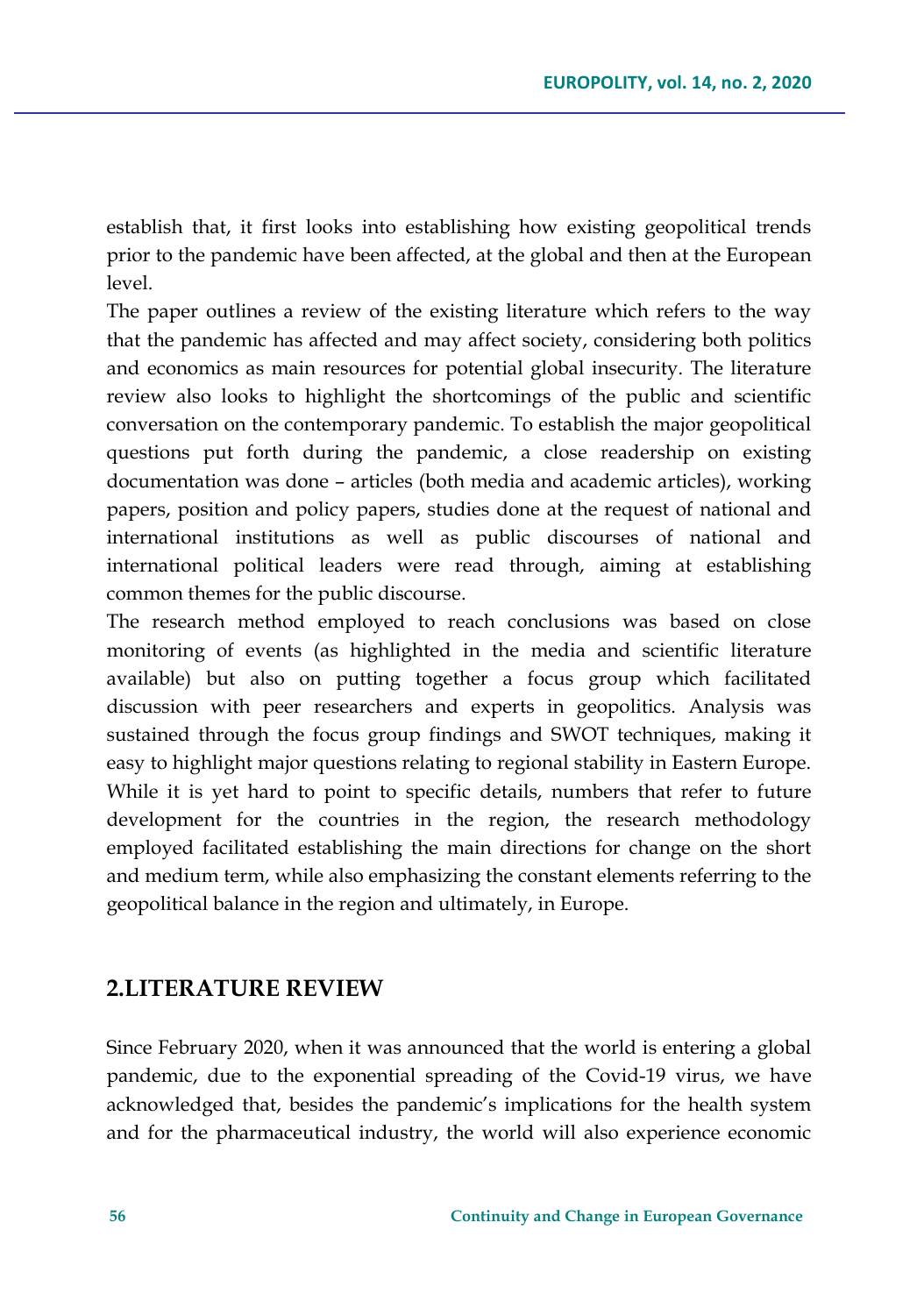distress. During the last months, we have witnessed a rapidly growing research and literature available on the economic consequences of Covid-19 (Brodeur et al. 2020). Available literature points out to the fact that the current pandemic will unequally hit all economies (Ozili and Arun 2020), unequally hit sectors of the economy (Fernandes 2020) and ultimately, it will unequally hit age groups and communities, considering their geographical location (Barrot, Grassi and Sauvagnat 2020). Considering the data available, it is yet difficult to establish concrete measurements the economic distress, while it is safe to say that we will have at least several scenarios to consider, when we talk about the global macroeconomic evolution (McKibbin and Fernando 2020).

The global economic distress is said to cause socio-political effects worldwide. Dayrit and Mendoza (2020) have concluded in their research that enhanced control over the most affected areas during the first months of the health crisis is most effective in keeping socio-economic impact to the minimum on the long term. However, for control to be effective, trust in government plays a key role. Bargain and Aminjonov (2020) have shown in their paper that the Europeans residing in regions with high level of trust have decreased mobility related to non-necessary activities compared to those living in regions with lower levels of trust. In the same time, research done by Barrios et al. (2020) and Durante et al. (2020) concluded that those who live in regions characterized by high civil culture are also engaging in more social distancing.

While there is evidence of socio-economic problems influence the political environment, specific research done during the last months refers to particular countries or particular hypothesis referring to human behaviour. The geopolitical effects – encompassing the social, economic and political reactions at the national level as well as the pandemic effect on international relations have not yet been discussed. While efforts to contextualize the pandemic social effects have been made (Lupton 2020), there is little scientific work on integrating findings and try to establish broad development trends referring to global geopolitics.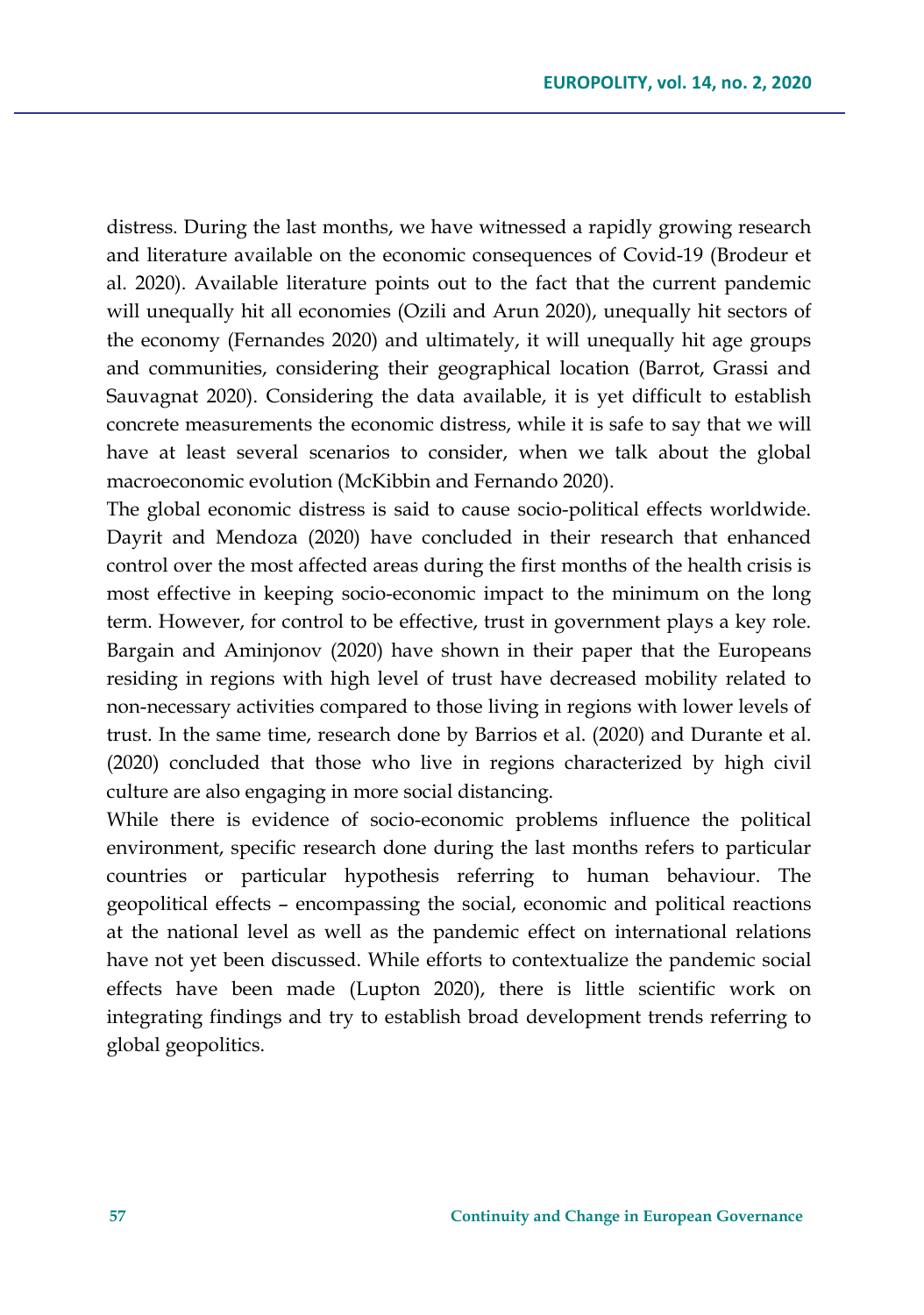### **3.METHOD**

This exploratory qualitative study examines the geopolitical effects of the pandemic, using three main approaches. First, the paper starts with a qualitative study of the relevant documents, reports and analysis with the purpose of highlighting the major topics launched during the first six months of the pandemic by public personalities in international affairs, be it writers, researchers, philosophers or political personalities. A close monitoring system of international media has been installed, with the scope of establishing major topics available for the consumption of the large public. In the same time, topical interests were established based on the agenda of various international conferences on global affairs and geopolitics in particular, held between March - October 2020. Policy papers as well as public discourses of global leaders were also closely read, with the same purpose.

Second, the paper considers the major evolutions in global affairs and, for that reason, it focused on a close monitoring of events pertaining to both economic and social affairs that may have had or might have a high impact on international affairs. A list of potential outcomes after the health crisis is over was drawn, given both the urgency needed to tackle socio-economic problems and the geopolitical imperatives of the nation states considered in the research. In this paper, the health crisis is considered to continue as long as there is no cure or vaccine to stop the virus from spreading and consequently putting pressure on the health system infrastructure. In the same time, geopolitical imperatives are taken to be security related needs that a nation state must fulfil, considering peacetime conditions and their specific economic interests.

Third, focusing on Eastern Europe and considering the list of the major geopolitical questions as well as the constancy of historical patterns, a SWOT analysis was run, highlighting the limits of forecasting during the pandemic but also underlying several specific geopolitical trends in the region. For the SWOT analysis, the focus group method was employed for establishing challenges and patterns perceived by ten experts on foreign affairs. The group of experts was put together considering a fair representation of the regional security stakeholders and keep balance between the economic and political expertise.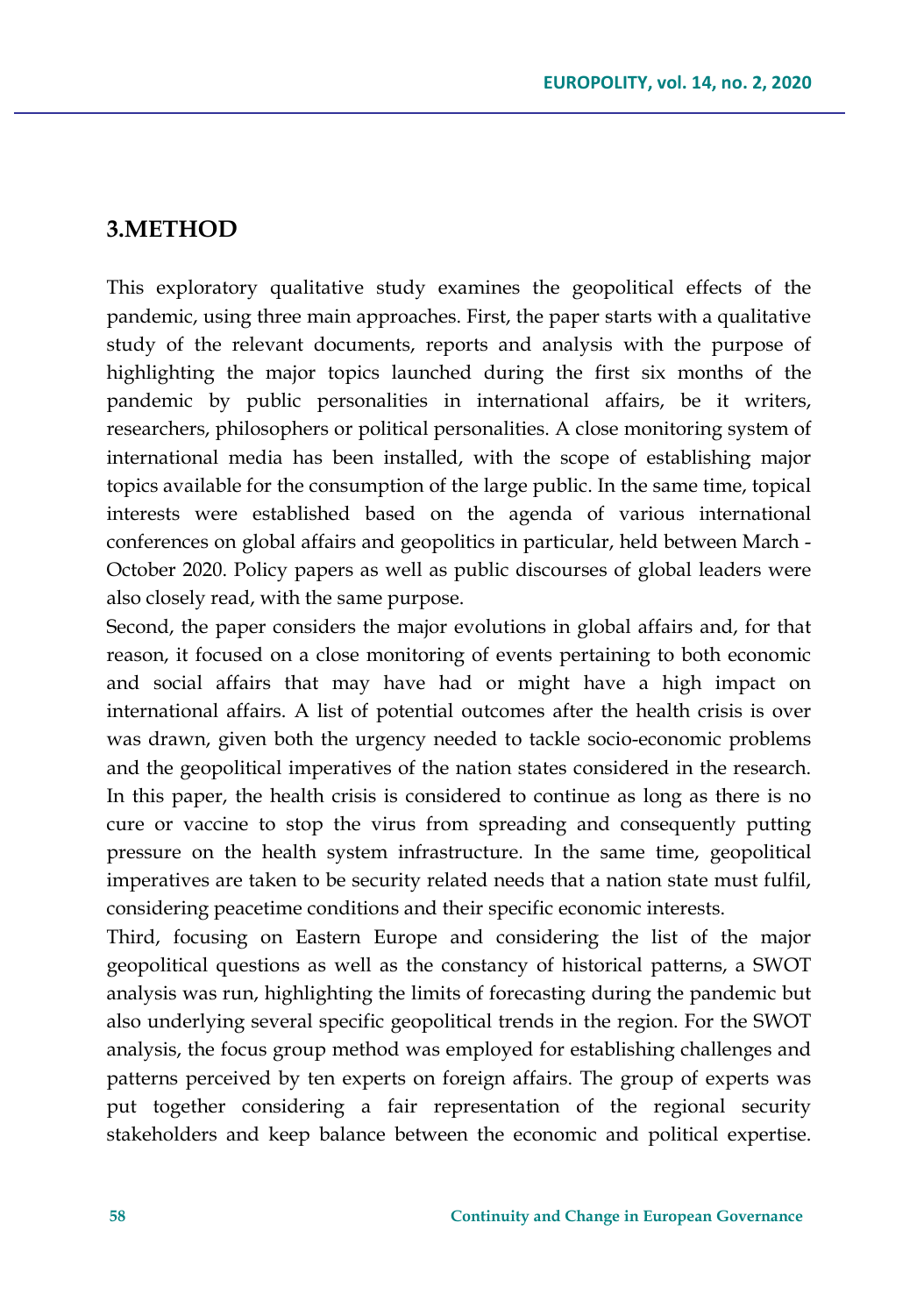The group was formed by three experts from the US, two from Romania, two from Poland, one from Ukraine, one from Russia and one from Turkey. In the same time, considering academic backgrounds for each expert, the group was formed by three economists, three political scientists, two historians and two military officers.

As a result, a list of major geopolitical questions was drawn based on the first methodological approach, making it possible to understand the major global challenges that the world will be facing in the coming years. In the same time, an outline of the European major challenges and opportunities was drawn based on the second methodological approach. The SWOT analysis drawn by using the third methodological approach allows us to conclude the major geopolitical trends affecting the Eastern European region in the near future.

## **4.A QUALITATIVE STUDY OF THE COVID-19 MAJOR QUESTIONS ON GEOPOLITICS**

The global pandemic, just as other previous similar events, will likely leave lasting socio-economic scars around the world in the years to come. But it also gives way to opportunities. So far, it underlined our societies' weaknesses, highlighting our systemic fragility (Durante 2020). In the same time, it has brought into discussion new questions about the way human society develops and is managed as a cohesive system, ultimately addressing several key geopolitical trends for the years to come.

Considering the existing documentation referring to the evolution of the international affairs worldwide during the Covid-19 pandemic, while there are many speculations made by journalists and analysts worldwide (Gaub and Boswinkel, 2020, p. 2), it is important to establish the common themes comprised in the documentation. To do that, we first need to establish the various ways in which the pandemic is treated. Robert D. Kaplan saying that "Covid-19 will be seen as a chapter break" (McTague 2020) especially by the historians, George Friedman underline the effects on business and the workforce will drive more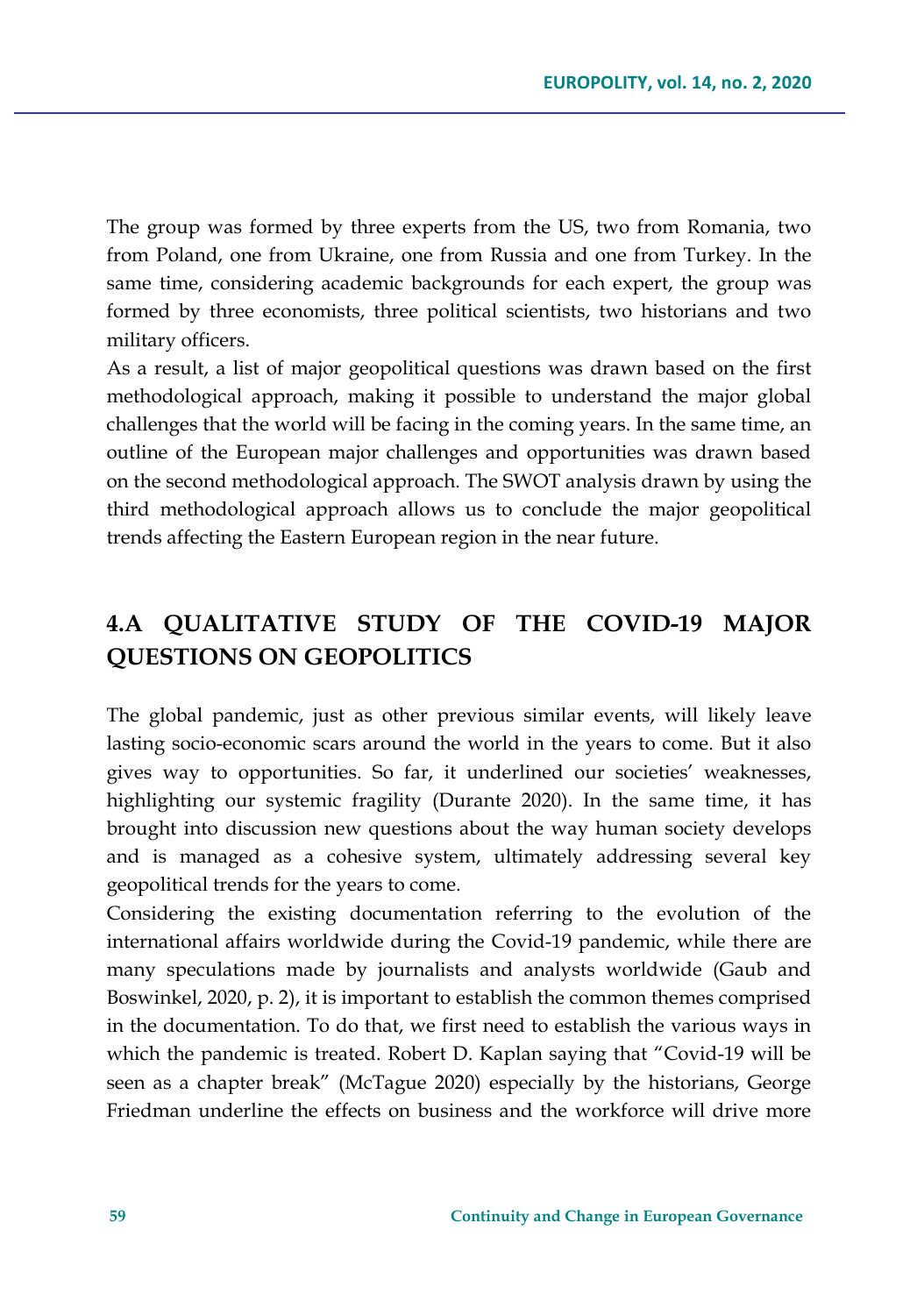pressure on governments to increase their protection policies (Friedman 2020) and Ian Bremmer underlines the dangers for globalization that covid-19 poses (Bremmer 2020). Kevin Rudd and Susilo Bambang Yudhoyono, focusing on Asia geopolitics underline the need for economic recovery before geopolitical balance be re-established, warning that Covid-19 has strongly deteriorated multilateral relationship network (Rudd and Yudhoyono 2020). In Europe, various think tanks like CEPS (Debuysere 2020), SIEPS (Youngs 2020) or Clingendael (Kortenweg 2020) focus on the social problems problems that corona health crisis has brought to light. Others, like the Robert Schuman Foundation, Cargegie Europe or Globsec have discussed and published reports related to the institutional and political functioning of nation states and international organisations (such as NATO and the EU) during Covid-19 health crisis. The study report issued by the Policy Department of the Directorate General for External Policies in September 2020 underlines that geopolitical developing trends, existing before March 2020 have stayed and, in particular cases, have accelerated (Gaub and Boswinkel 2020, p. 6), which has made it possible for us to misread the Covid-19 single impact.

Considering the abundance of discussions, debates and articles on the topic, there were three main aspects that refer to the intersection of politics, economics and security elements refering to the stability of national states. These make of geopolitical aspects launching broad questions for the years to come, of which three were selected as stand-alone common narratives.

a) First, *the global power competition has accelerated*, bringing forth new opportunities (along with new risks) for regional powers. As all countries have focused on solving the Covid-19 health crisis at the national level, competition between regional players has not been put on hold. On the contrary, it has accelerated. This has been particularly visible in the borderlands, where the major powers' interests and their influences have become more visible during the last months.

We have witnessed increased instability – as it is the case of Belarus or Kyrgyzstan, while in the Caucasus, the frozen conflict between Armenia and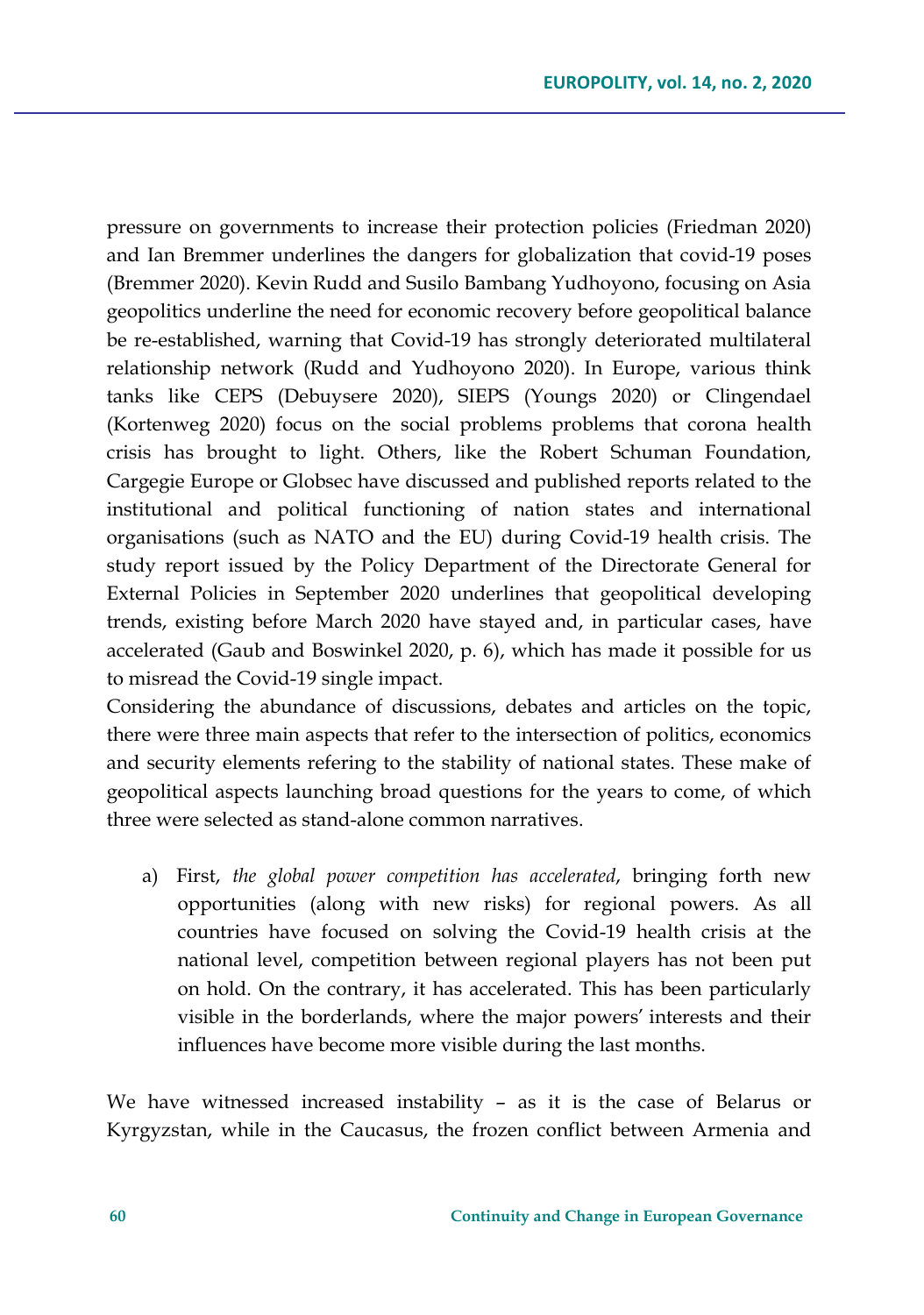Azerbaijan over Nagorno Karabakh has warmed up (Crisis Group 2020), considering the clashes during September – October 2020. Of note is that while Lukashenko was installed president of Belarus, protests against the regime, claiming that democratic rights have been fraud during the recent elections continue even in November 2020, two months after the elections (Brzozowski 2020). As the winter approaches, the authoritarian regime, even if it secured Moscow's backing, braces for more protests considering the economic problems and the general social discontent existing in the country (Slunkin 2020). The recent adoption of sanctions by the EU against personnel within Lukashenko's staff and companies associated with the regime is also likely to fuel increased conflict between the EU and Russia, leaving room for more instability to come.

In the Indo-Pacific, since April, the Quad (comprising Japan, Australia, India and the United States) launched a number of meetings meant to cement the alliance's goals, considering the complicated reality of the region in flux (Orchard 2020). Its potential to limit Chinese influence and deter Chinese attempts to establish military dominance in the region — especially if other regional states such as Singapore, Taiwan and South Korea could be enticed to join – remains high, but certainly specifics are still to be established (Madan, 2020). In the same time, India has entered a technical recession in the first half of the year. Japan is continuing to promote multilateral cooperation in the region. Considering Chinese military moves from the East China Sea to the South China Sea and into the Himalayan borders, both India and Japan call for the establishment of a "new ocean and security agenda" to be developed (Chansoria 2020).

b) Second, the specific social needs brought by the health crisis have naturally speeded up *systemic restructuring* in all economic sectors and nation states' governing institutions, even if in different amounts. Before the pandemic, we were talking about the need for new governance systems in line with the current needs imposed by digitization. We were also considering, theoretically, *digital power* to be a new domain for geopolitical research (Soesanto 2017, 3). The pandemic highlighted some of the systemic vulnerabilities associated to globalization and, as a result, the cyberspace quickly became a central preoccupation for all.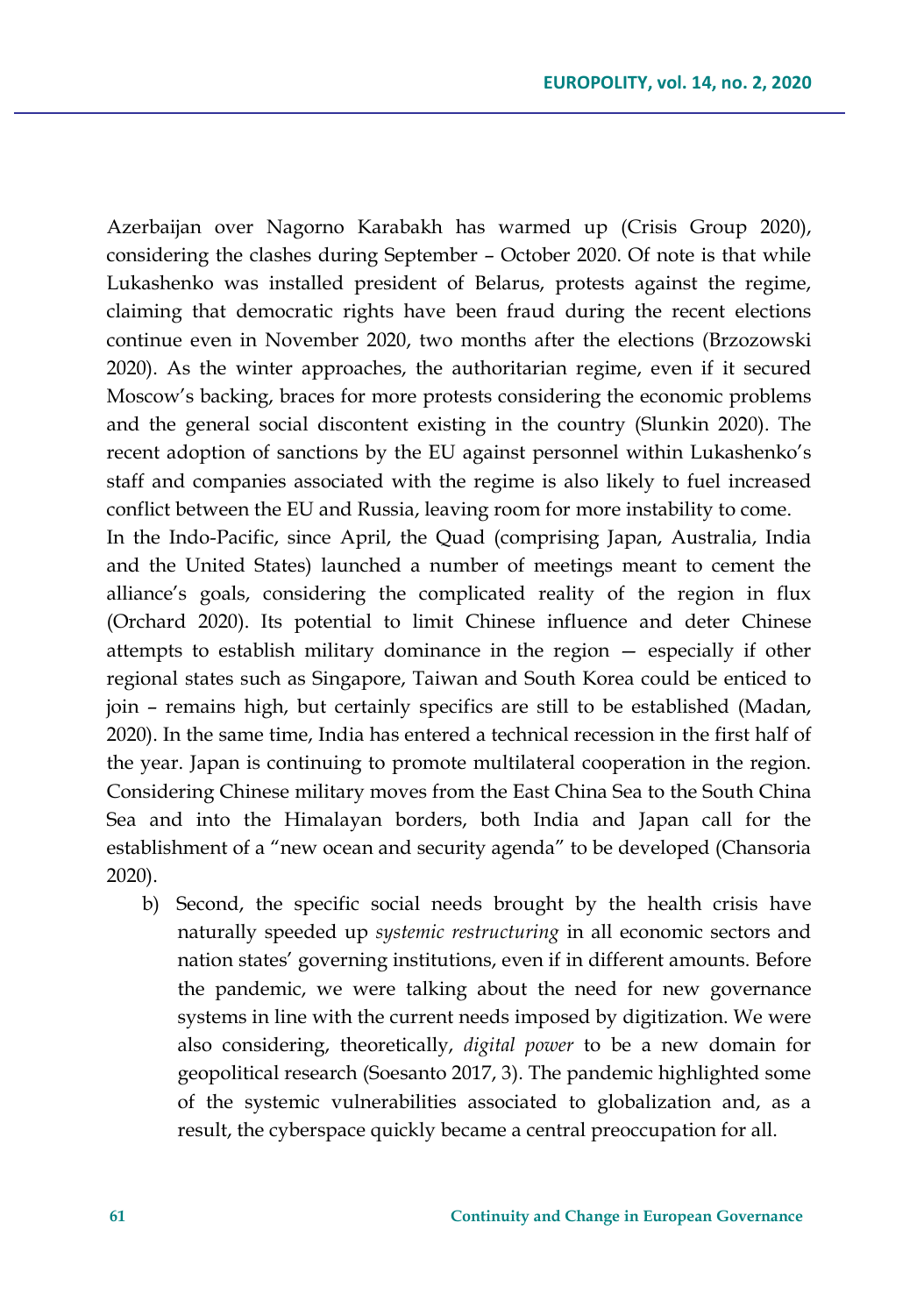During the first wave of the pandemic, in spring 2020, when lockdowns were imposed all over the world, the supply chains were hit first. More, the dependencies that made both production and consumption effective until March 2020 turned to be problematic, especially when it came to materials needed by the health systems to deal with Covid-19 infected persons. Besides masks and other protective equipment, medicines quickly became unavailable as demand was soaring (Kunt et al 2020). Digitization was no longer efficient in managing supply and demand – instead, it became a facilitator for information systems. In the meantime, working from home became the new normal – the cyberspace became the office space, but also the school's classroom and even the schoolyard. As our lives turned to the virtual, cyber-powered environment, a new set of questions had to be quickly answered, considering the legal infrastructure of each nation state (Collard et al 2020, 35). Some of them referring to children rights, but also to workers' rights, still remain to be answered.

Adaptation, however, became the new norm, while governing systems (of schools, companies, entire states) have apparently become more flexible. The restructuring process put forth *the human being* as the most important resource – with the two facets of the critical infrastructures to become most important to reform: the healthcare system and the education system. If before the pandemic we had barely switched from *human capital* to *human resources* when talking about demographics, the pandemic made it clear that humans have become the most important *resource* for all nation states. Both the speed and the meaning (effectiveness) associated to systemic restructuring is strictly tied to the human resources implementing the reforms needed and thought through during the pandemic. This way, the human resources a nation state has (and invests into) is key to achieving competitive advantage, through innovation (Dasaratha 2020).

c) Third, because of the existing differences between classes, between the urban and the rural, between nation states when it comes to development levels, *the current pandemic will only deepen social polarization*. This, along with further insularization, will lead to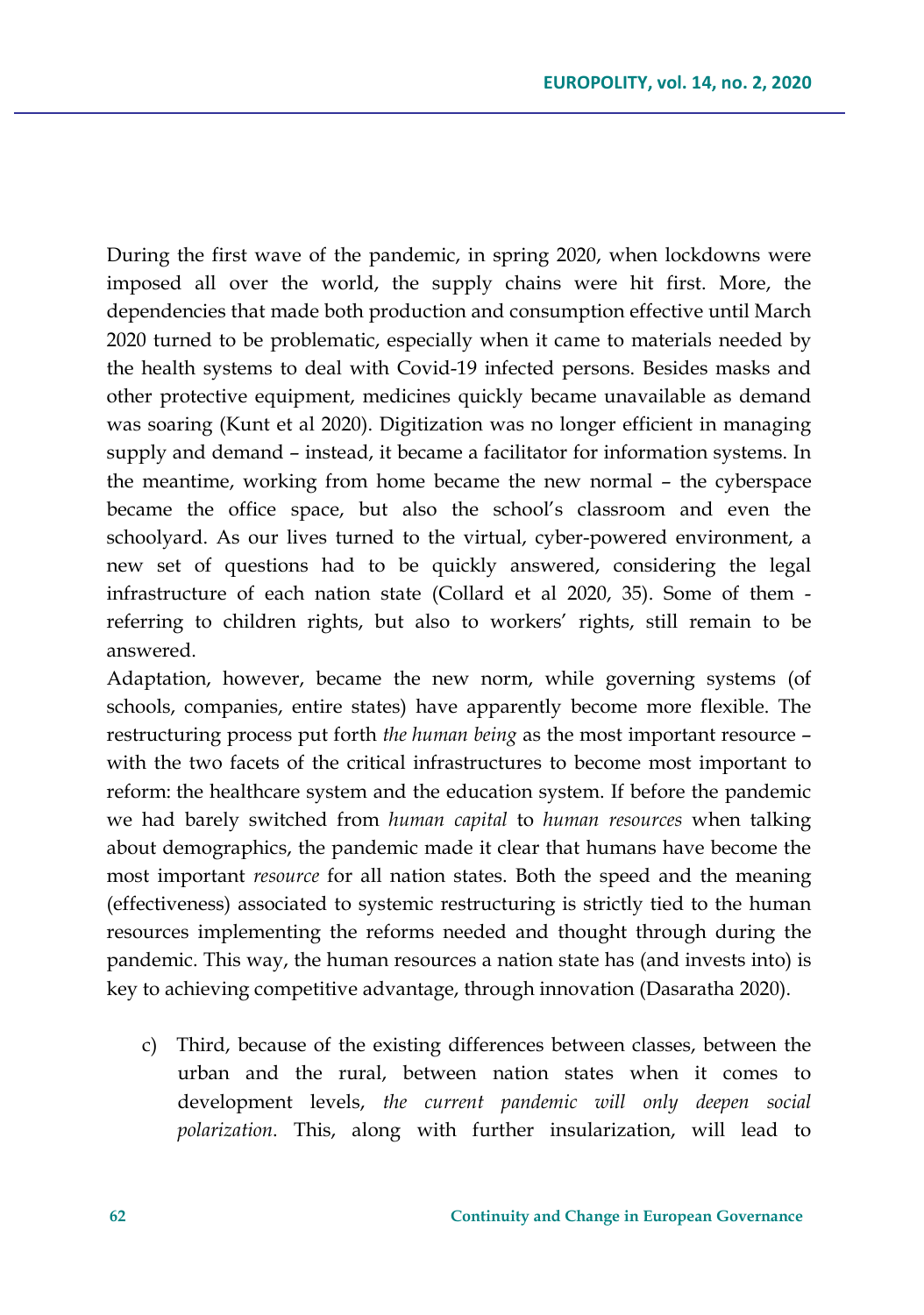increased protectionism and nationalism worldwide. However, solutions to manage it could lead to the discovery of governance models or, on the contrary, facilitate anarchic systems, giving birth to new kinds of risks and uncertainties.

Technological access, digitization is not the same everywhere on the Globe. Access to the internet and even the governing laws of internet access are different from country to country, underlying the characteristics of the new geography of the world, when it comes to integration and communication. Nation states are using the internet to project influence while protecting their interests, companies are using the internet to effectively run their businesses and individuals are using it for daily information and communication (Papanikolaou and Schmidt 2020). Each actor, each individual depending on its needs and interests, is using technology in a different manner.

In the same time, accessibility differs from one place to another, depending on the terrain and the level of economic development of the specific area (Coven and Gupta 2020, 11). While it is common for a Western European living in a rural setting to have access to the internet, it is less common for someone living in a rural setting in Central Asia to have such access. However, urban areas offer similar services to their inhabitants – living in an urban area in Canada is not much different than living in a Chinese urban area, when it comes to services available (Chiou and Tucker 2020, 12).

With the pandemic, existing similarities but also existing differences were underlined. As economic problems are likely to follow the current health crisis, considering that less funding available for investing in the less developed areas, such differences will likely continue to deepen. The poorer regions will adapt their governance systems considering their specific realities. Therefore, coordination and even communication of these less developed areas with the rest of the world could decrease as differences between them and the rest of the world increase, ultimately making it possible for "islands" of civilization to coexist with a world of similar urban areas (Papanikolaou and Schmidt 2020). This will only make the act of governance harder than it was before.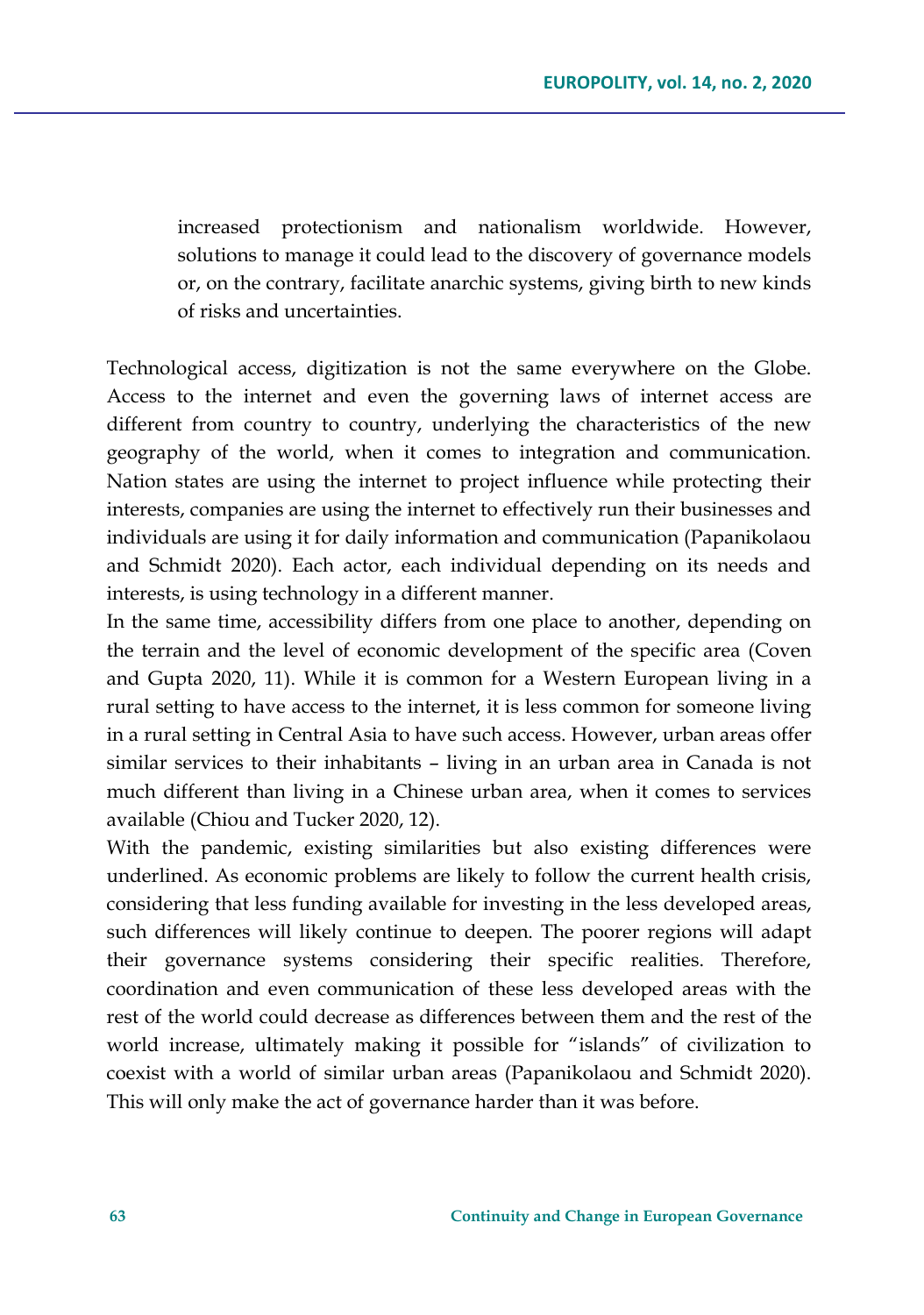Differences between classes will also grow. During the first six month of the pandemic the statistics pointed out that the Globe's wealthiest persons have become wealthier. In the same time, in the U.S. it was registered a record high unemployment rate – and the U.S. was not alone in reporting such numbers. The growing differences between classes has started long before the pandemic started – the 2008-2010 economic crisis only made matters worse (Corsetti and Guerrieri 2020, 21-24).

The economic problems thought to increase in 2021 are expected to hit the middle class and increase the existing gap between the poorest and wealthiest classes (Binder 2020). Consequently, nationalism and radicalism will only continue to grow – with little common political views existing in between the classes belonging to the same society. This too, will increasingly make the act of governance more difficult. The situation could, ultimately, build up support for new governance models that accommodate conflicting views – or, on the contrary, result in growing social instability.

### **5.AN EMPIRICAL STUDY OF EUROPEAN GEOPOLITICS**

5.1.A qualitative assessment of the European Union core geopolitical questions

In Europe, two main geopolitical events were to mark 2020, before the pandemic started: Brexit and the negotiation of the so called "Green Deal" – the multiannual financial framework for the EU. Both were to set the EU for a "geopolitical" future, as the new leadership in Brussels announced at the end of 2019 (European Council 2020). Both events were said to make the EU stronger as the two deals were to find ways for a much-needed growth in spite of the problems both the economic crisis of 2010s and Brexit brought. As the EU has gone through a decade of economic problems, everyone in Europe looked to the newly appointed Commission and Parliament visions as a chance for the EU's fresh restart (or reset) (Gaub and Boswinkel 2020, p. 11).

In the beginning of 2020, both France and Germany seemed to have decided to retake leadership of the EU or at least seriously start debating about its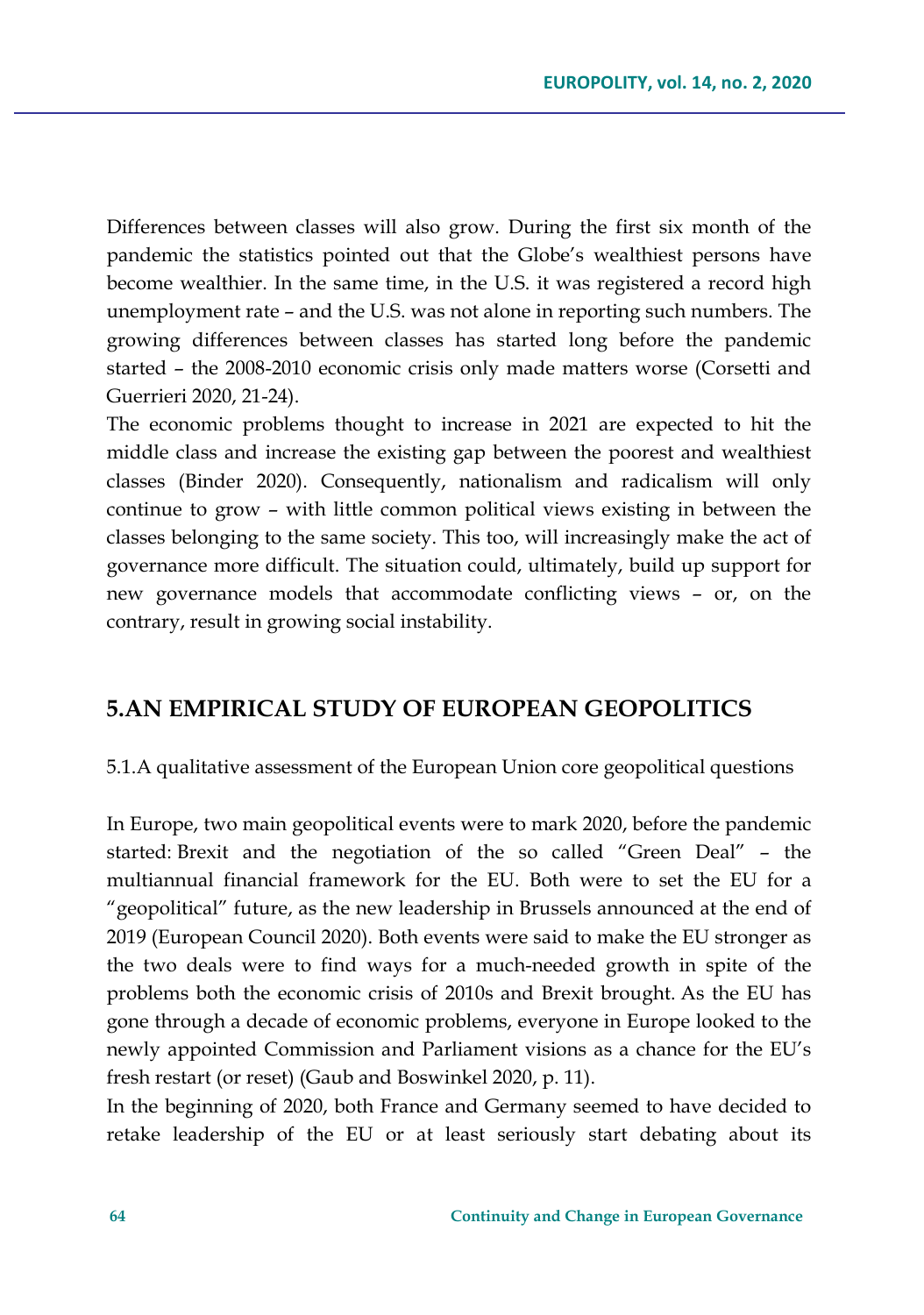development, its structures, its rules, its goals. The newly appointed President of the Commission Ursula von der Leyen had announced that the green economy and digitization will become the core of European development, proposing that most EU funding be channelled for the two sectors. Research & development was regarded as a key area when it came to security related investments. Germany and France were both talking about ways to have the EU develop into a security (and even military) alliance, considering the changes taking place within NATO and given the tension between the US and Western Europeans (Youngs 2020).

Relations between the U.S. and the Western European countries have increasingly become tense as since 2009 the U.S. started asking that all NATO members increase their defence spending, considering the existing imbalance between the Alliance national capabilities (New Atlanticist 2020). This followed NATO exercises and NATO operations where it became clear that the EU was heavily reliant on the U.S. for its security. In 2014, at the Wales Summit, NATO members have consensually agreed to increase defence spending to 2% of their GDP within a decade (NATO Summit Declaration 2014). Each member state was to consider its own shortfalls with respect to NATO capabilities.

However, while France, Germany and other European states realistically admitted the need to increase their own defence capabilities, both their national political and socio-economic realities were keeping the defence sector among the least important sectors when it came to government spending. There were always other priorities for the state to allocate funding to. While there was no visible danger to their security, these countries' population has been facing important socio-economic problems. The 2010 economic crisis has slowly transformed into an existential crisis for the EU and its member states, considering the structural problems their economies have faced since then.

However, it is not by chance that the U.S. started asking that its Transatlantic allies grow their defence capabilities in 2009. The U.S. was facing similar economic problems after the 2008 financial crisis. As the US socio-economic problems deepened after the 2008 financial crisis, Washington had to focus on finding solutions for solving the country's internal matters first and foremost (McTague 2020). In 2009, the U.S. was talking about "Pivoting to Asia", as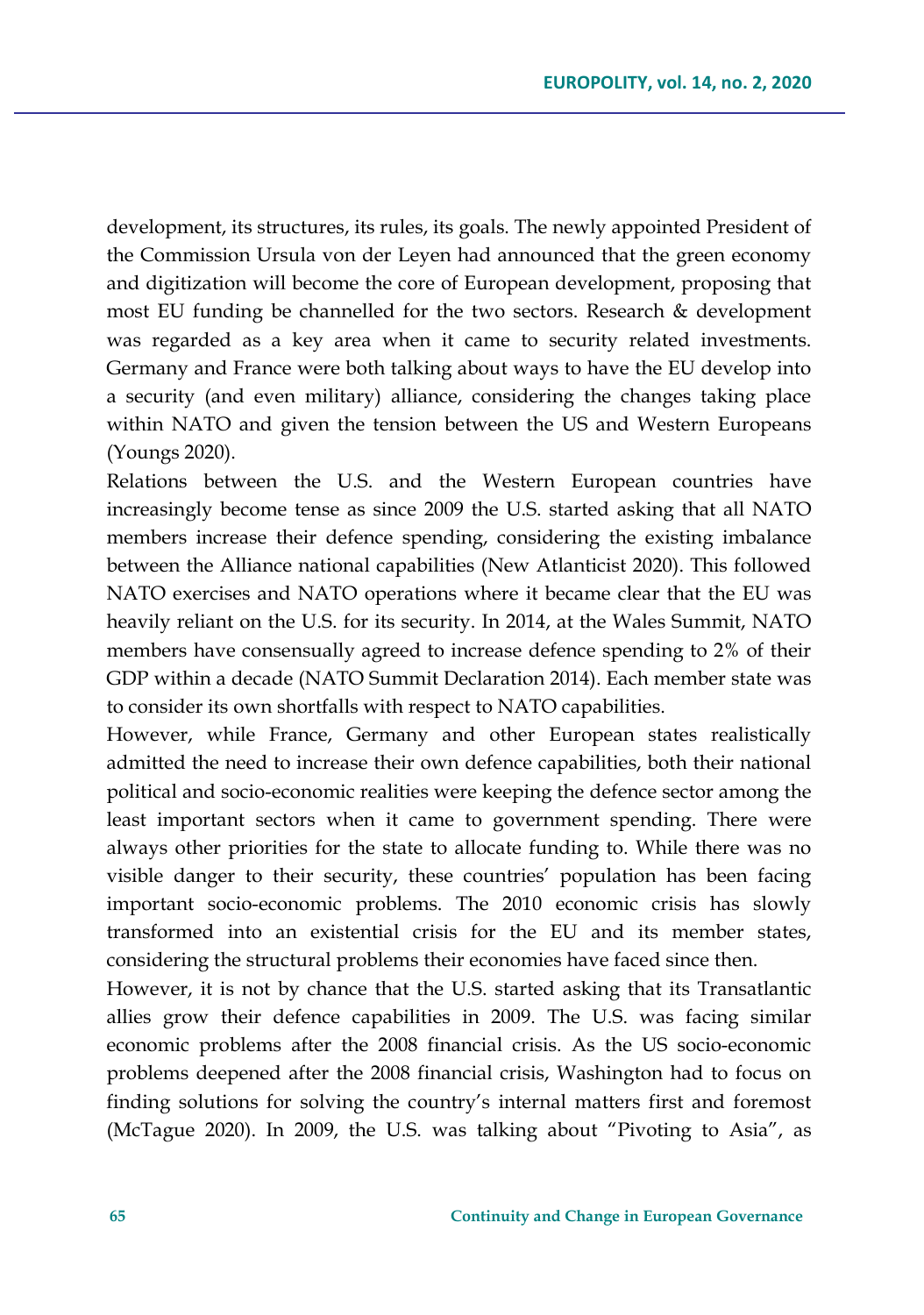problems at home had more to do with China and its economic model than anything else. Protectionism (and nationalism) increased even more as socioeconomic problems pointed to wealth inequality in the early 2010s. With the U.S. becoming a net exporter of oil in 2019, it had no reason to keep being the "global policeman" or be engaged in areas like the Middle East – it only had to make sure that it controls strategic alliance structures and is able to keep its shores safe from outside dangers (Meyer 2019).

The American slow "withdrawal home" during the last decade meant that the U.S. would keep being engaged, together with its close partners, in those regions of the Globe where it had a strategic interest to be engaged. For the U.S. it is important that Europe remains stable, considering it is its most important economic partner. Its strategic goal in Europe is that no particular power dominates the continent. Instead, the balancing act between major powers keeps it safe, as long as Europe continuing to be non-conflictual. The UK remains the U.S. key ally for European and global operations, while Russia remains the key threat to European stability. In the same time, as China increases its power and seeks to entry the European market, it remains a distant – but a real competitor in what regards the European balancing act (Turcsányi 2020).

From the European point of view, the EU is slowly beginning to realise the changing facets of globalization. While during the first two decades after the end of the Cold War, Europe benefitted from globalization as trade and investment were increasing, the 2010s brought the realization of the negative effects of globalization. Not only dependencies, but also increased economic competition made it difficult to profit from the existing global system. In 2019, during the EU-China Summit, China has changed roles from the EU perspective – and instead of being an "economic partner" has officially become a "strategic competitor and systemic rival" (European Council 2019). The EU maintains a high dependency on Russia when it comes to its energy supplies. But the EU relations with Russia have been strained since 2014 because of Russia's illegal annexation of Crimea as the EU has regularly renewed sanctions against Russia since (EU EEAS 2020).

Indeed, the EU Commission setting the goal for the EU to become geopolitically relevant comes as a reaction to the major powers' coercion acts against the EU's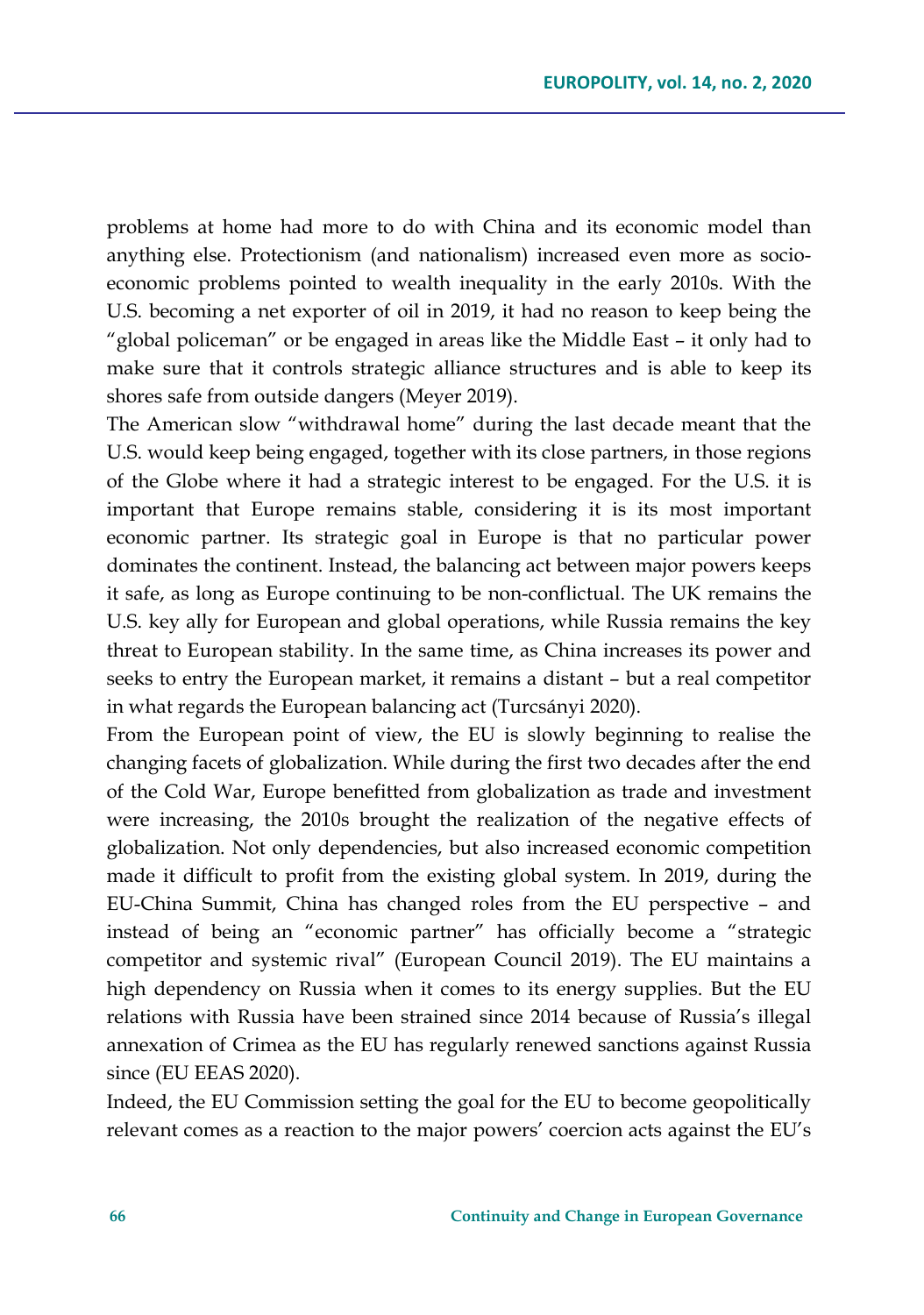economic interests. Following the US withdrawal from the Iran nuclear deal in 2018, the EU could not hold its trading relations with Iran even if its members' economic interests were favouring such relations. The export controls that both China and the US currently use mean that European companies have to increasingly request authorization from either Beijing or Washington to export their products to third countries – simply because of the number of products in their supply chain coming from China or the US. In 2019, China has threatened with using punitive tariffs on cars to pressure Germany into accepting a bid by Huawei to build the country's 5G infrastructure. Even Russia has banned the imports of a vast array of agricultural products coming from Poland after the EU imposed sanctions in 2014 (Pezzuto 2020).

The pandemic only underlined the need for the EU to build itself up into a geopolitical player. Or at least into a geo-economic one – as building military capabilities needs longer than a few months (or years). The external pressure will only grow further, considering the current US-China trade war as well as the main geopolitical trends globally. A recent example for the external pressure and attempted coercion is the Chinese threat to curb medical supplies to the Netherlands in April 2020, just as the pandemic started and lockdowns began in Europe, in order to force it to reconsider changing the name of its Taiwan office. The pandemic has made what the EU Commission proposed in 2019 – for the EU to step up to the global game and become geopolitically relevant – ten times more urgent. Europeans are being asked to become more pragmatic about their future and develop policies that respond to various types of economic coercion coming from outside of the EU market (Subotić 2019).

However, the EU is challenged also from within. While the EU market is the largest on the Globe, there are no shared strategies or goals between the EU members. Even before the pandemic, the start of the negotiations regarding the next EU multiannual financial framework was proof for its fragility – the EU members were not only distrusting each other, but all seem to distrust the chances for the EU to grow into an economic powerhouse (Borrell 2020).

In fact, discussions around the topic showed disparities between the West and the East and between the Northern Europe and the Southern Europeans. Simply put, the Northern member states (also the most developed EU states) are no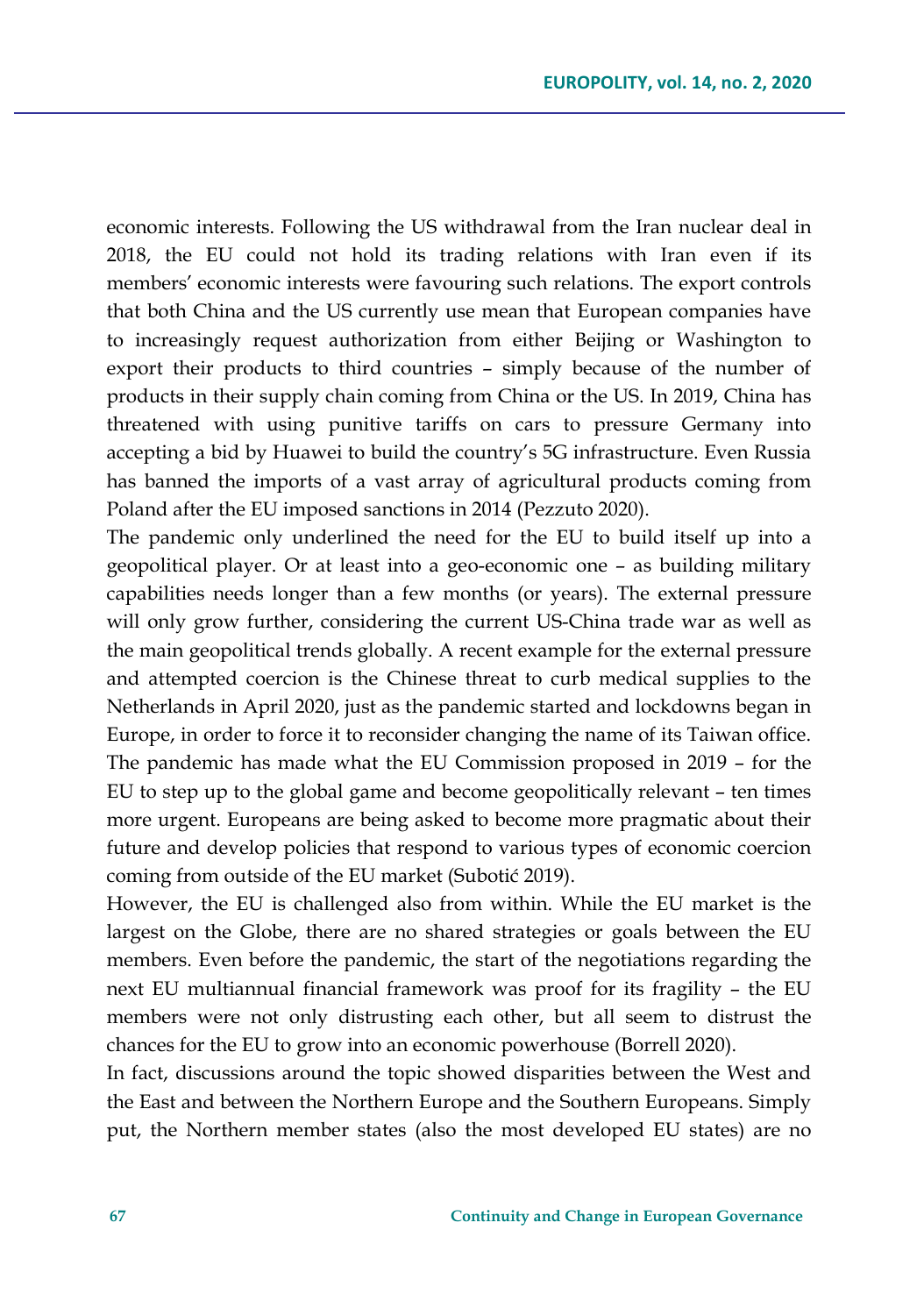longer willing to pay for the development of the Southern, poorer ones. More, the West, formed of the "old" member states – states like France or Italy, finding themselves under economic distress, are no longer willing to accept that the new comers in the East need funding more than they do for developing their economy. Discussions about the EU regionalization, a topic that used to belong to those holding Eurosceptic views several years ago, have become mainstream in European politics during the last five years (Gaub and Boswinkel 2020, 35-44). In the beginning of the pandemic, the EU members' first reaction was to close down borders in order to safeguard their medical stocks. The prerogative to protect the population's health belongs to the national state and the EU could only take a managing role, helping to create structures where resources could be shared. But nationalism is not to be neglected when it comes to basic security needs. Italy's cries for humanitarian help seemed to be met by Chinese and Russian responses sooner than they were met by responses coming from their peers in the EU: Germany or France. While the situation changed in a few weeks and the EU member states managed to coordinate their actions and help one another, including by putting some of their medical stocks in common, the lesson learned was that protectionism prevails when national security is at stake. After the first lockdown ended, in July 2020, the EU member states agreed to allocate a 750 bn euros recovery fund (Next Generation EU) for "the survival of the EU project". The fund is set with the objective to help weaker European economies recover from the very deep recession to follow the severe health crisis, and to help them decrease the economic gap vis-à-vis the more developed European countries. This event might set a turning point for the EU since it is the first time that the member states are committed to issuing a sort of EU-bond – the corona bonds, on the market. Through debt mutualisation, the EU Recovery Fund is also a breakthrough for the creditworthiness of the EU member states and the sustainability of their sovereign debt ratings. The announcement has had a positive effect: it has reduced the threat of a potential downgrade by the credit rating agencies for the southern European economies. More importantly, the agreement might take the EU closer to becoming a political union – as through the (successful) launch of corona-bonds, the EU would become closer to a fiscal union than ever before. The euro could also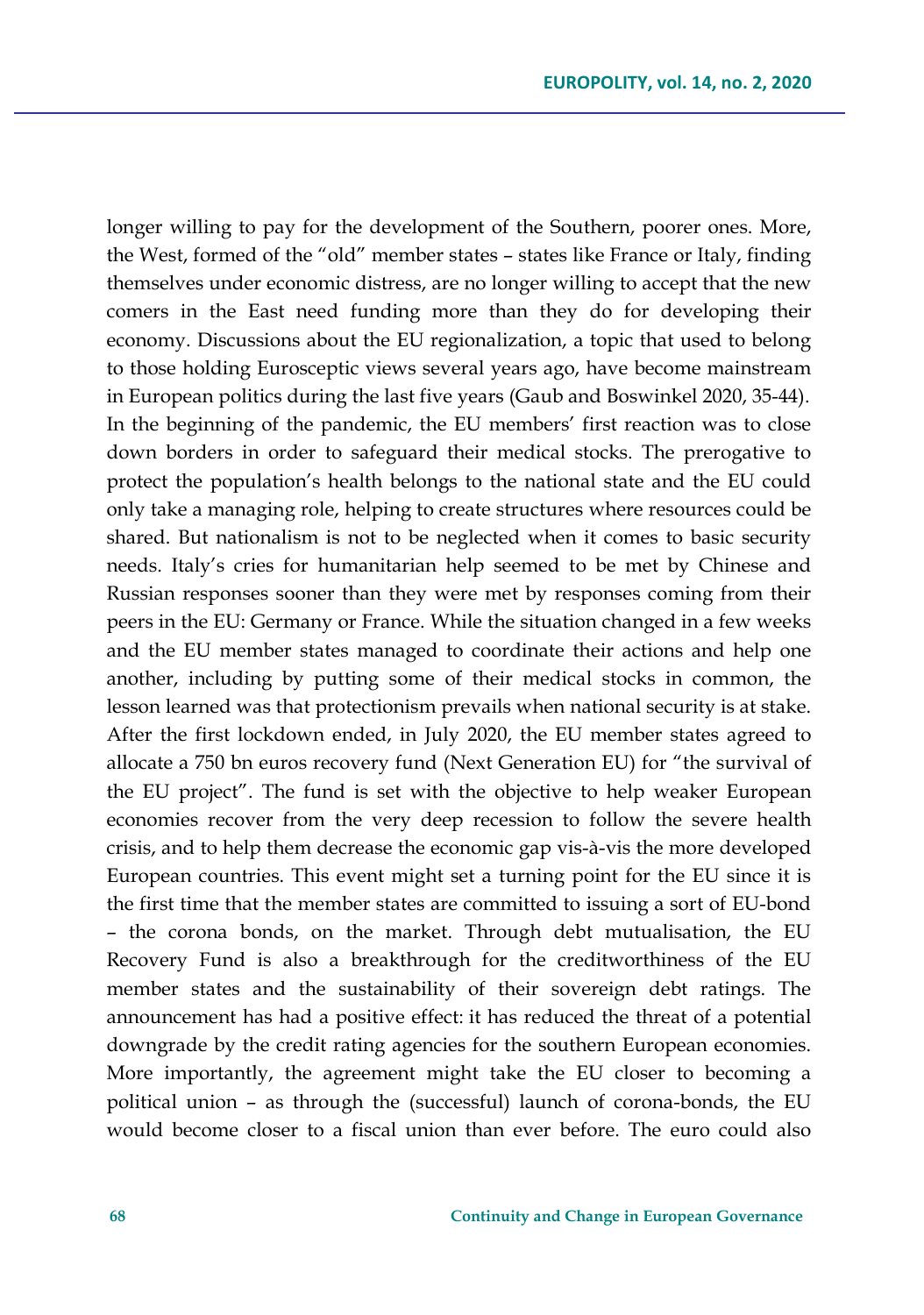become a reserve currency – and the central banks would have access to a new set of large liquid bonds to buy. However, political support for the Next Generation EU package is still under construction and still fragile (Bremer et al 2020).

To help the member states address the economic problems that they are facing during the pandemic, the EU economic governance rules have also been temporarily suspended (i.e., the Stability and Growth Pact and State Aid rules). The EU has agreed on offering its member states the European Stability Mechanism (ESM) funds with "light" conditionalities and the SURE fund (a European instrument for temporary support to mitigate unemployment risks in an emergency) has also been put at members' disposal when needed. All this is done while lockdowns are hoped to be avoided during the second wave of the pandemic in Europe, considering that stringent lockdowns are one of the downward risks to economic recovery.

During the pandemic, the decision-making process in the EU has proved to be both flexible and adaptive. While there are a number of steps to be achieved for the EU Recovery Fund to be fully formalized (the EU Treaties ask for EU member states' Parliaments to ratify the agreement on the EU Recovery Fund), Brussels has managed to push through difficult decisions. A relaxation of regulatory requirements for the European companies to access funding is also envisioned (Bradshaw and Thomas 2020).

However, while the EU bureaucracy and governments may design the best relief processes for the economy to bounce back, it is the economic actors, the general public who will ultimately decide what works and what doesn't – making for the economy to bounce back, or not. One thing is certain: the sooner the EU grows its unity and starts its economic recovery, the more chances for it to truly play an important geopolitical role globally. If it fails to do so, its fragility will let nation states competition (and not only regional powers competition) prevail.

5.2.A qualitative study of the Eastern European geopolitical challenges

The pandemic has created the conditions for the EU member states to increase their cooperation in the economic sphere, but their strategic goals and their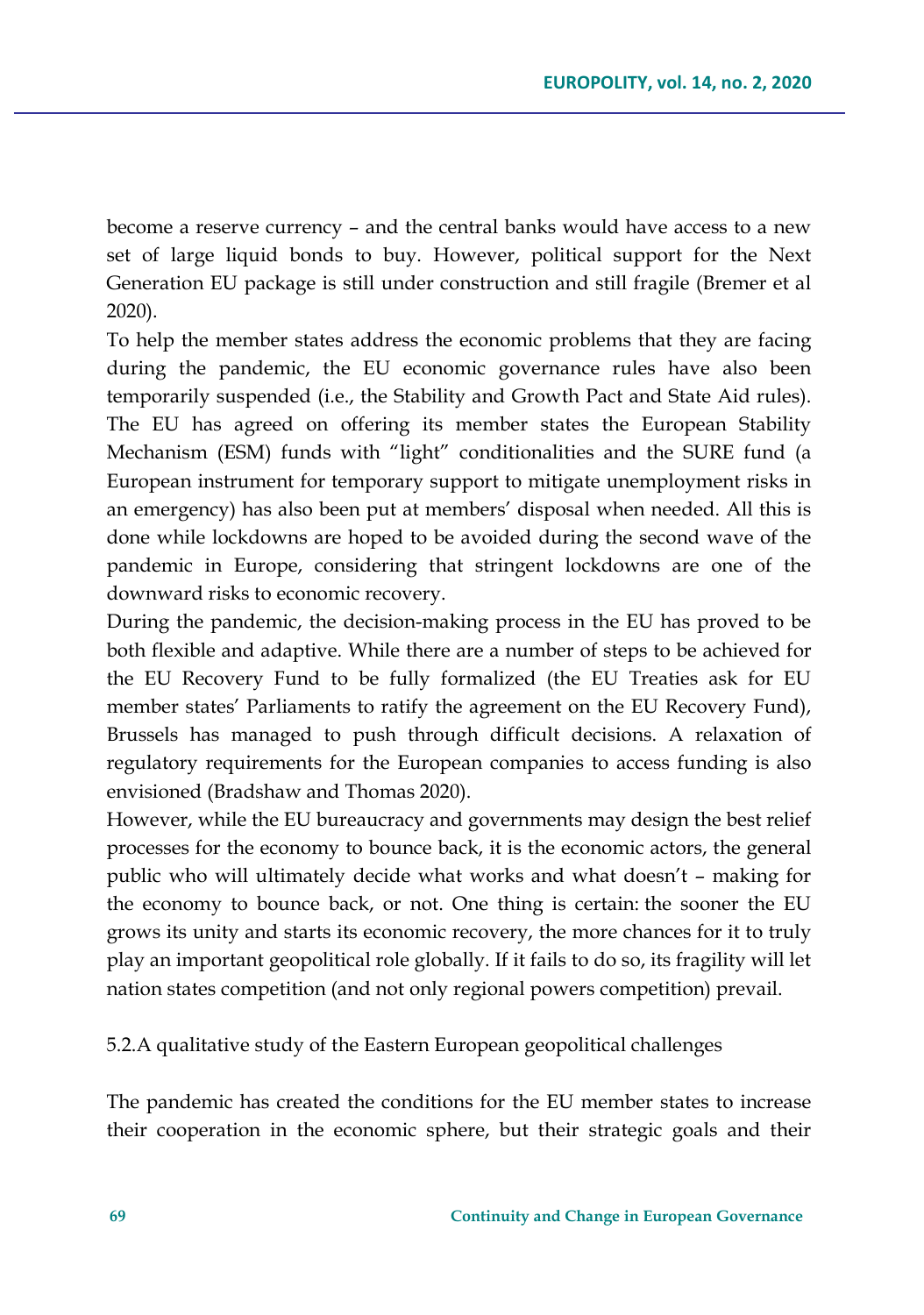interests are not aligned. While they share the common market, their perception on what constitutes a security threat differs (Kaplan 2018, 24). For example, France or Italy will look to the Mediterranean for evaluating their security threats and will not see Russia among them, while Poland and Romania consider Russia as the main potential threat to their security. Germany, on the other hand, will consider Russia to be an economic partner while recognizing its aggressiveness. Germany – the export power-house of Europe needs to make sure it has a market to export to, and, as the U.S. becomes increasingly protective and potentially smaller (with socio-economic problems causing a decrease in consumption), it looks to China and Russia to establish economic partnerships, while also cautiously considering potential risks that could arise of such endeavours (O'Connor 2020).

All these visions influence the way EU alliances are forged and ultimately, the EU posture at the global level. For instance, the fact that the U.S. has threatened action against German state officials over Nord Stream 2 is often considered a coercive measure not only against Germany but also the EU, even if the EU Commission has spoken against Nord Stream 2, as well (Hackenbroich et al 2020). The public perception, also shaped by economic interests is most important in helping partnerships and organizations survive and develop.

In Eastern Europe, the public has seen the EU to be effective for the regional economic development. The same region has seen the U.S. as their main ally against the Russian threat, with all others in the EU having distinct and individual visions for their relations with Russia. This is why, as Western Europe and the US have come apart on security related topics, for the countries in Eastern Europe *the balancing act between Brussels and Washington* has become priority. In the same time, forging regional alliances that the U.S. supports has also been a key step for their defence strategy. Ever since 2014, when Russia lost Ukraine and consequently has illegally taken over Crimea to secure its presence in the Black Sea, it became clear that Eastern Europe has become the centre of gravity for battling influences between the West and the East and notably between the U.S. and Russia (Kofman et al 2017).

The pandemic has accelerated instability in the region. The events in Belarus and the Caucasus have confirmed both the Russian weakness and its aggressive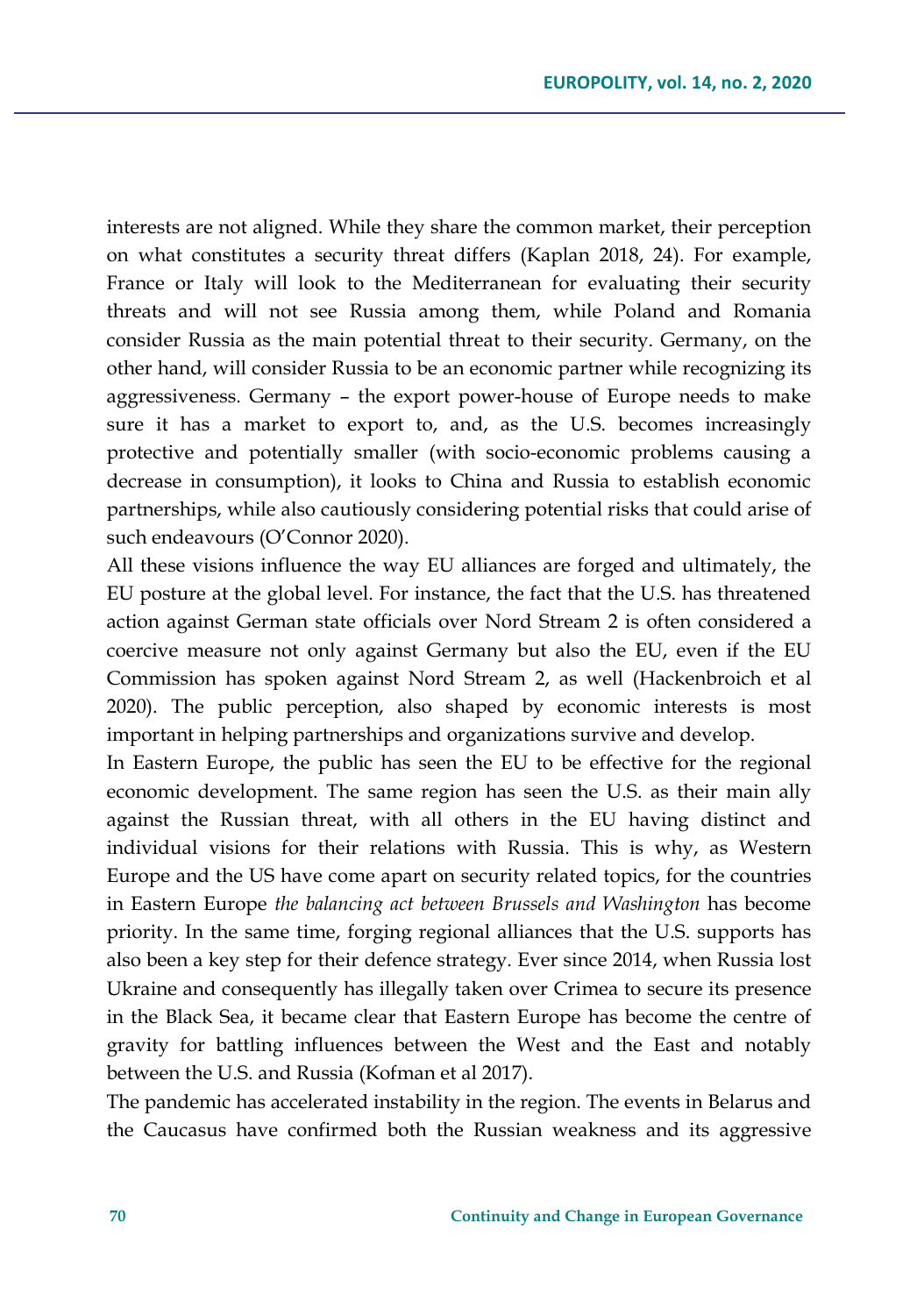manners (Walter 2020). In the same time, it has validated the fact that the Western – or American – Containment line has been moved from Central European Germany to Eastern Europe, currently encompassing a triangle of strategic agreements between the U.S., Poland and Romania. In July 2020, the U.S. has announced that it will withdraw its 12.000 troops from Germany in what it described as a strategic repositioning of its European forces. The U.S. is currently negotiating with Poland and Romania on further deployments as well as on new lines of cooperation with the two pivotal partners in Eastern Europe. As all appears to be in flux in the region, in order to understand and highlight the current geopolitical challenges in Eastern Europe, a review of the latest developments in the Baltic and the Black Sea wider regions is necessary. A list of

major events prior to the covid-19 pandemic that drove current geopolitical trends is outlined below, while also trying to keep in mind the SWOT analysis framework, considering the scope of the research.

#### *5.2.1.The Baltic Sea region – current geopolitical challenges*

In the Baltic Sea Region, Russia is considered to be the main security threat for Poland, Lithuania, Latvia and Estonia. Since before 2010, Russian led hybrid warfare campaigns have been no surprise and part of the new normal in the region – but they intensified since 2014, as Russia has intensified its strategic information operations, or simply said its propaganda, in the region. Considering that the majority of the Russophone community in the region is relying on Russian media for getting their information, the scenario that has been most feared in the Baltic States is that where Moscow might covertly orchestrate or exacerbate a domestic incident involving the Russophone community to provoke a crisis. Moscow could then take advantage by the ensuing turmoil and intervene militarily to protect Russian minority. For Poland, such a scenario would be problematic given the imbalance between its forces and those of the Russian Western Military District (Shlapak 2016).

In light of these concerns, Poland has worked to secure its strategic partnership with the U.S. with whom it signed, in August 2020, an Enhanced Defense Cooperation Agreement (EDCA). In December 2019, the Baltic States – Estonia,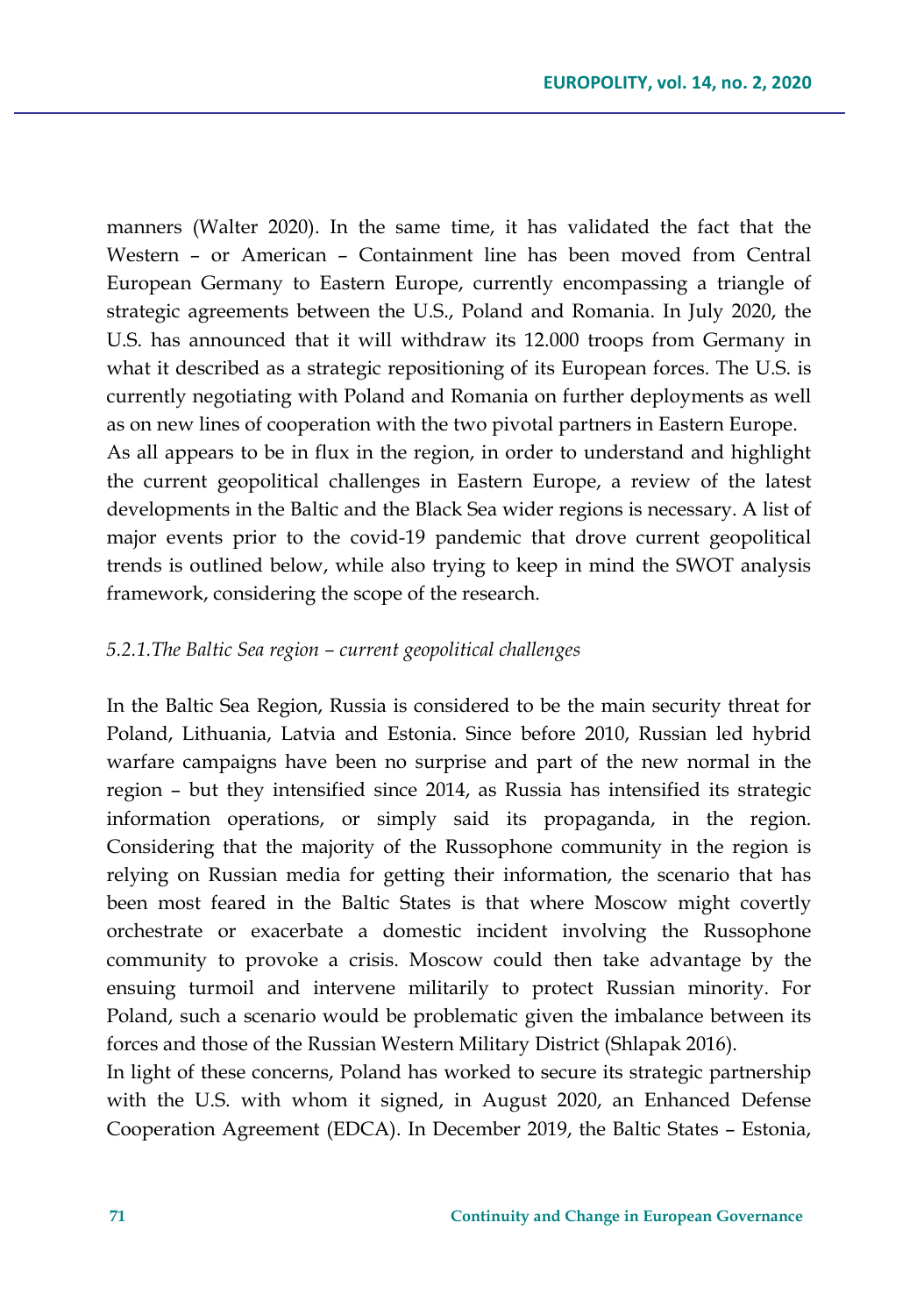Latvia and Lithuania, all NATO members, have agreed to establish a joint brigade with Poland as a framework country with the goal to strenghten the readiness of the Eastern flank. All countries in the region have integrated new concepts into their national security strategies that are designed to counter hybrid attacks coming from Russia or elsewhere. In the same time, Poland is also negotiating with the U.S. the addition of an extra 1000 troops to the already 4500 stationed in the country, considering the U.S. announcement in July referring to its European troops reposition strategy (Trevithick 2020).

The situation in Belarus is telling for how Covid-19 has accelerated instability in the region. The public demonstrations against Belarus president Alexander Lukashenko, ongoing for months now, have underlined the political and economic instability of the regime, considering Lukashenko resistance to implement any policies meant to protect the population against the Covid-19 pandemic. In power since 1994, Lukashenko managed to stay in power by controlling the opposition.

After years of economic stagnation, Belarus has been hit hard by the pandemic with more than 70,000 cases and over 700 deaths by the end of September. Lukashenko, afraid of the potential for an economic collapse to follow the health crisis if lockdowns were implemented, has stayed in denial of the virus and, confident in his own control and Russian backing, has refused to take any measures against Covid-19. Even if he officially took office on Sept. 23, Lukashenko's regime is still fragile and, while protests continue, Russia can do little to improve the situation. Moscow, after all, needs to make sure it takes control of Belarus without appearing to have violated its sovereignty – something that becomes increasingly difficult (Zolotova 2020).

In the framework below, using the focus group method, we conclude on major elements that compose for a regional SWOT on the Baltic State. For the analysis, 10 (ten) analysts were selected for the discussion as follows: three from the U.S., two from Poland, two from Romania, one from Turkey, one from Russia and one from Ukraine. All have background in foreign affairs, although their expertise differs and they have been selected considering the need to bring together both economic and political expertise on security related matters. The SWOT framework considers the probability for an event to occur, based on the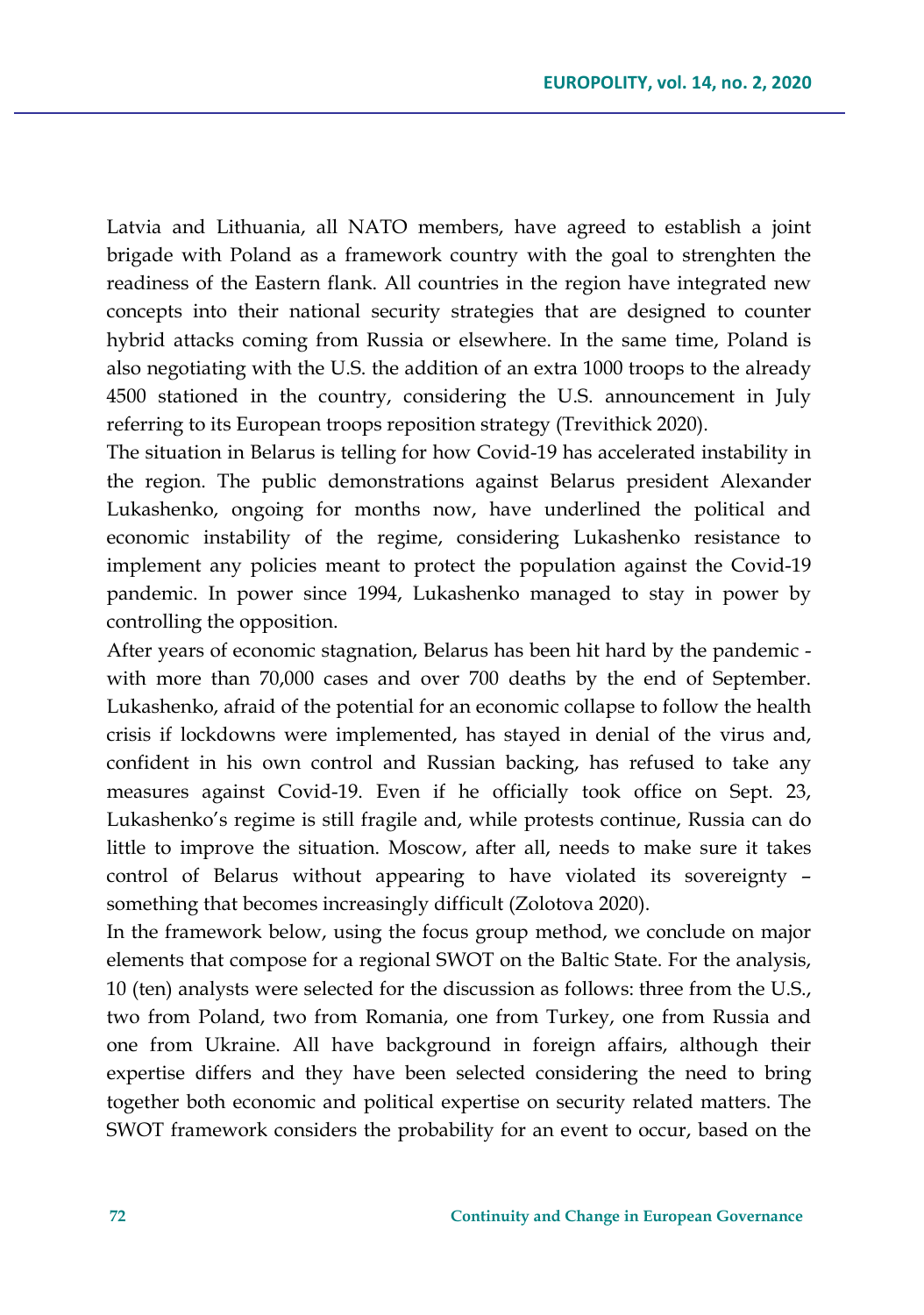experts' answers. The events shown close to the left borders are more likely to occur, while events further to the right borders are less likely to occur. Therefore, results from the discussion with experts shows a minimal likelihood for the EU fragility to grow due to economic problems, while that event is considered to be a threat for the Baltic region stability. In the same time, the closer the event is shown to the center of the graphic, the more likely it is to be realised. For instance, it is more likely that the region stability suffers from economic distress than from the potential of increased Russian propaganda on the Russophone community in the Baltics.

| Figure 1. SWOT - the Baltic Region (Poland, Baltic States) |                                       |
|------------------------------------------------------------|---------------------------------------|
| <b>STRENGHTS</b>                                           | <b>WEAKNESSES</b>                     |
|                                                            |                                       |
| US increased focus on Eastern Europe                       | The Russophone community - the        |
| The triangle alliance - the double                         | potential Russian propaganda          |
| strategic partnership between Poland,                      | The potential economic distress/      |
| US and Romania                                             | instability after the pandemic        |
|                                                            |                                       |
| <b>OPPORTUNITIES</b>                                       | <b>THREATS</b>                        |
|                                                            |                                       |
| Negotiations with the US - troops                          | Russian weakness transformed into     |
| Negotiations with the EU - funding                         | aggressive tactics                    |
|                                                            | Negotiation with the EU on behalf of  |
|                                                            | Poland - funding<br>(rule)<br>of      |
|                                                            | law/political debate)                 |
|                                                            | Belarus - the potential for continued |
|                                                            | instability                           |
|                                                            |                                       |
|                                                            | Ukraine - the potential for renewed   |
|                                                            | conflict in Eastern Ukraine           |
|                                                            | EU potential for an increased fragile |

*Source: author's work, based on the results of the focus group discussion*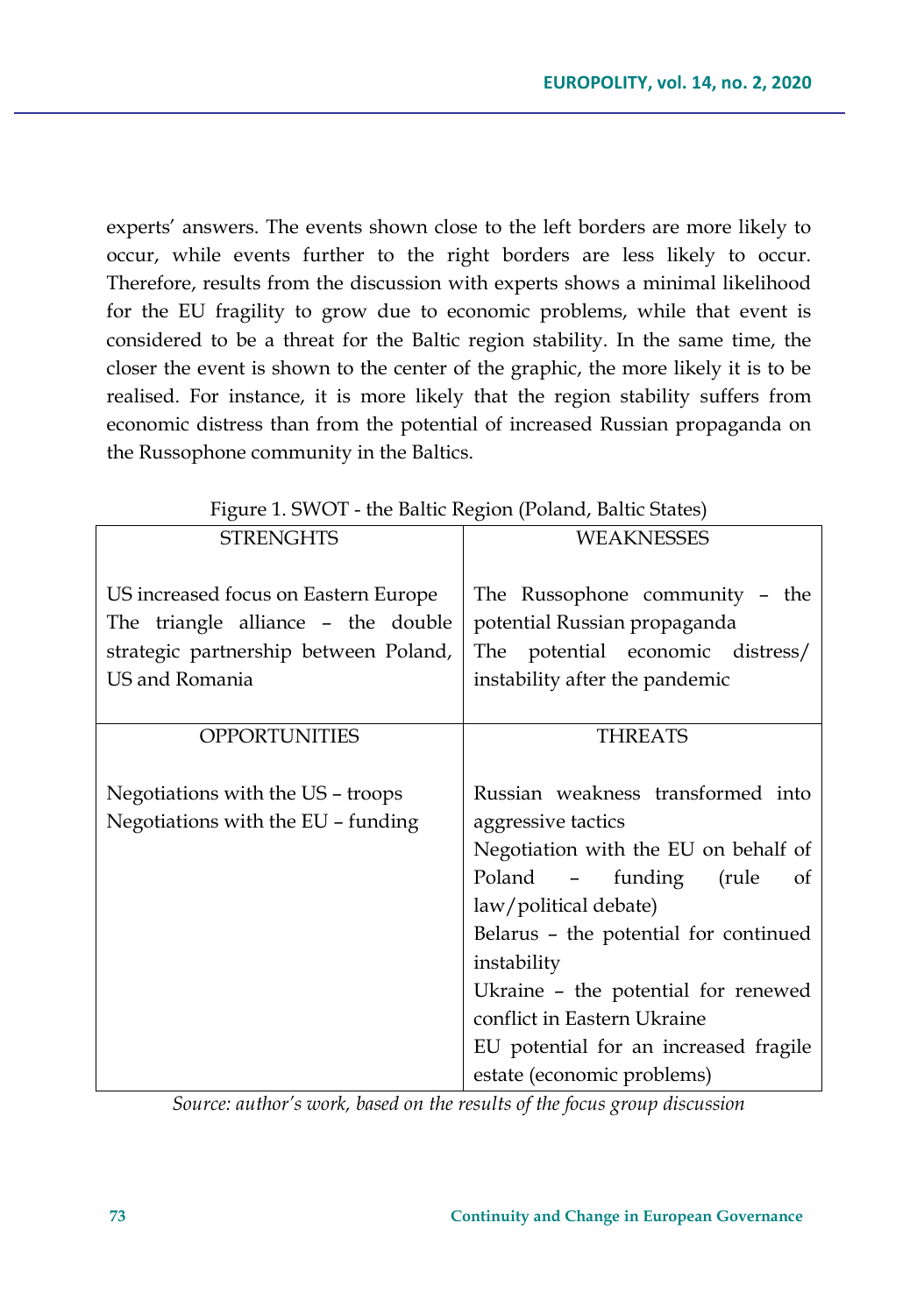Poland and the other Baltic States sees the situation in Belarus as an opportunity for the country to enter their sphere of influence – the EU's or, generally considered, the Western sphere of influence. However, while both Poland and Lithuania have vocally supported the opposition to Lukashenko, there is little else that they can do. While Belarus has tried to forge ties with the EU, its dependency to Russia is still high, especially in what regards its energy supplies. Poland and Lithuania may want a more European Belarus, but they are facing their own socio-economic problems and have no specific tools or ties to support the Belarusian economy, even if the regime changes. In this regard, the Belarusian case could be a threat – pulling Poland and the other Baltic states into a trap where they'd become involved in having to support a very weakened Belarus, still much dependent on Russia at a time when they need to focus on their own economic recovery.

*The challenge the Poland and the Baltic states face is an unstable political and economic environment in Belarus that adds up to an unstable, problematic Ukraine. Instability in the two countries will drive the EU member states push for more EU involvement in the region at a time when their Western counterparts are focused on internal reconstruction of the EU. The risk for a new crisis to appear in the EU neighbourhood is associated with increased fragility of the EU as a bloc, considering the EU is currently focusing on its own resilience.*

#### *5.2.2.The Black Sea region – current geopolitical challenges*

The Black Sea region is the site of the two Russian recent ground combat operations, in

2008 and 2014, and a critical transit area for Russian maritime access to Syria. Because of this, the Black Sea looks to hold the key to the European equilibrium, as it represents the flashpoint between the West and Russia. More, Ankara's limited cooperation with Russia in the Middle East, while its ties with Western European powers are weakening and its relationship with the U.S. is increasingly complex has made of the Black Sea key for everyone in Eurasia to watch during the last few years (Colibasanu 2020). With the U.S. withdrawing from the Middle East and Turkey aspiring to become a regional power, while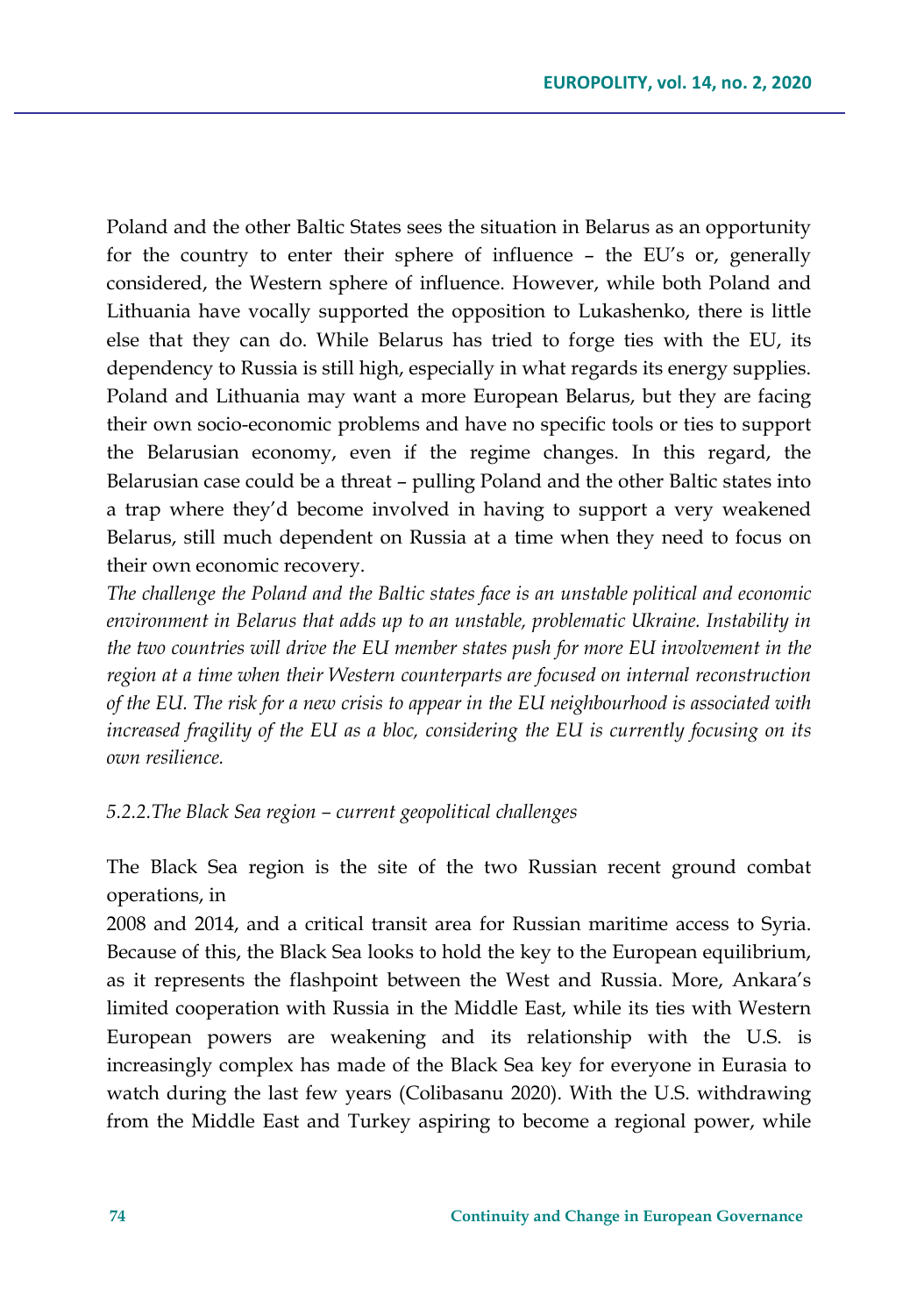Russia has, since 2014, expanded and modernized its Black Sea fleet has made the region a priority for Western analysts and decision-makers who are working in the general (and generous) domain of strategic planning.

Russia's Black Sea fleet now includes new cruise-missile-capable diesel submarines and frigates as well as deployments of air and coastal defense assets to Crimea. Russia has also deployed additional ground troops to the Southern Military District (Gorenburg 2018). Turkey, on the other hand, has announced its neo-Ottoman policy and has made itself visible on all topics discussed in and around the Black Sea. The pandemic, causing a record drop of the oil price and economic problems for everyone, has hit both the energy producers and energy transit countries. In other words, the pandemic has weakened the economies both Russia and Turkey – something that increased their need to appear strong (for the public eye) in their ability to project power in their borderlands. The current crisis in Nagorno-Karabakh carried on by energy producer Azerbaijan, supported by Turkey and Armenia, supported by Russia is just another facet of both Russia and Turkey seeking to maintain their posture in the region, even if it appears that without the U.S. intervention they are now unable to end the fighting (Friedman 2020a).

While Turkey is a NATO ally and its relationship with the U.S., even if increasingly complex, remains key for its strategy in the region, Russia has remained the most important threat for the regional stability. Russia keeps a large array of non-military instruments of influence in the Black Sea region that would undermine the unity of a military initiative. Therefore, the regional security needs to be regarded beyond the military realm. In a recent paper released by RAND Corporation with regards to Russian power in the Black Sea, it is noted that among the Black Sea countries, Romania is the only country that "will have the will and the capability to contribute to a regional military initiative in the Black Sea" (Binnendijk 2020). In the same time, the RAND study notes that "in light of the potential avenues for (Russian) influence that the new TurkStream pipeline might create in Turkey, and potentially Bulgaria, robust energy dialogues with both countries on their gas hub aspirations could identify options to maximize regional interconnectors and alternative sources of gas",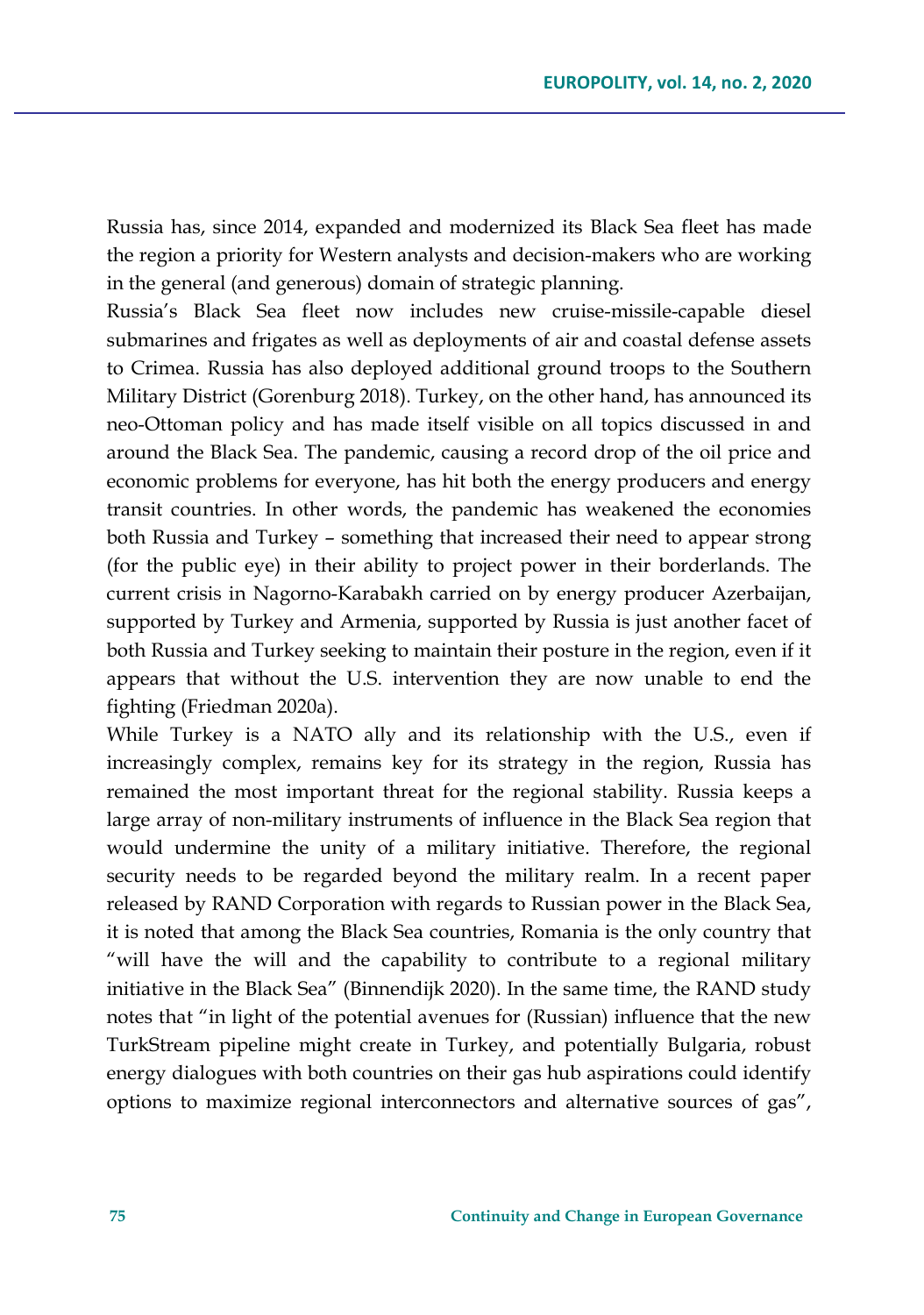underlying the fact that energy security in the region is closely tied into the regional geopolitical competition (Binnendijk 2020, 14-23).

The current pandemic has rushed Turkey into a position where it needs to expand its power to maintain internal stability and resist the power shifts in the Middle East and beyond. This has happened although its resources have diminished. In the same time, Turkey's attitude toward regional affairs and its need to cooperate with Russia to protect its interests has placed Romania into a key position for the U.S. interests. The military base in Kogalniceanu, Constanța – initially a transit base that the American military used for its operations in Afghanistan, has increased its role during the recent years, as the U.S. has increased its participation in regional exercises and the port of Constanța received periodic visits by U.S. vessels (Woody 2018). The pandemic, considering the regional events, rushed the need for bilateral relations between the U.S. and Romania to become more visible. To a certain extent, the current events in the Caucasus and the potential for new rising problems in the region or elsewhere, in Central Asia, as the pandemic weakens both Russia and China, has put more pressure on the U.S. to confirm its engagement in the Black Sea region.

To establish what is perceived to be the major challenges for regional stability in the Black Sea, using the same focus group discussion for when challenges for the Baltic Sea were discussed and the same manner of representation, we obtained the results in the table below.

| <b>STRENGHTS</b>                                                                                                                      | <b>WEAKNESSES</b>                                                                                                                                                                                                                                                       |
|---------------------------------------------------------------------------------------------------------------------------------------|-------------------------------------------------------------------------------------------------------------------------------------------------------------------------------------------------------------------------------------------------------------------------|
| US increased focus on Eastern Europe<br>The triangle alliance - the double<br>strategic partnership<br>between Poland, US and Romania | The potential for Turkish propaganda<br>The potential for a complex approach<br>needed (in management and tactics)<br>coming from a more heterogenous<br>socio-economic region - comprising<br>both the Caucasus and the Balkans<br>The potential for sustained Russian |

Figure 2. SWOT – The Black Sea Region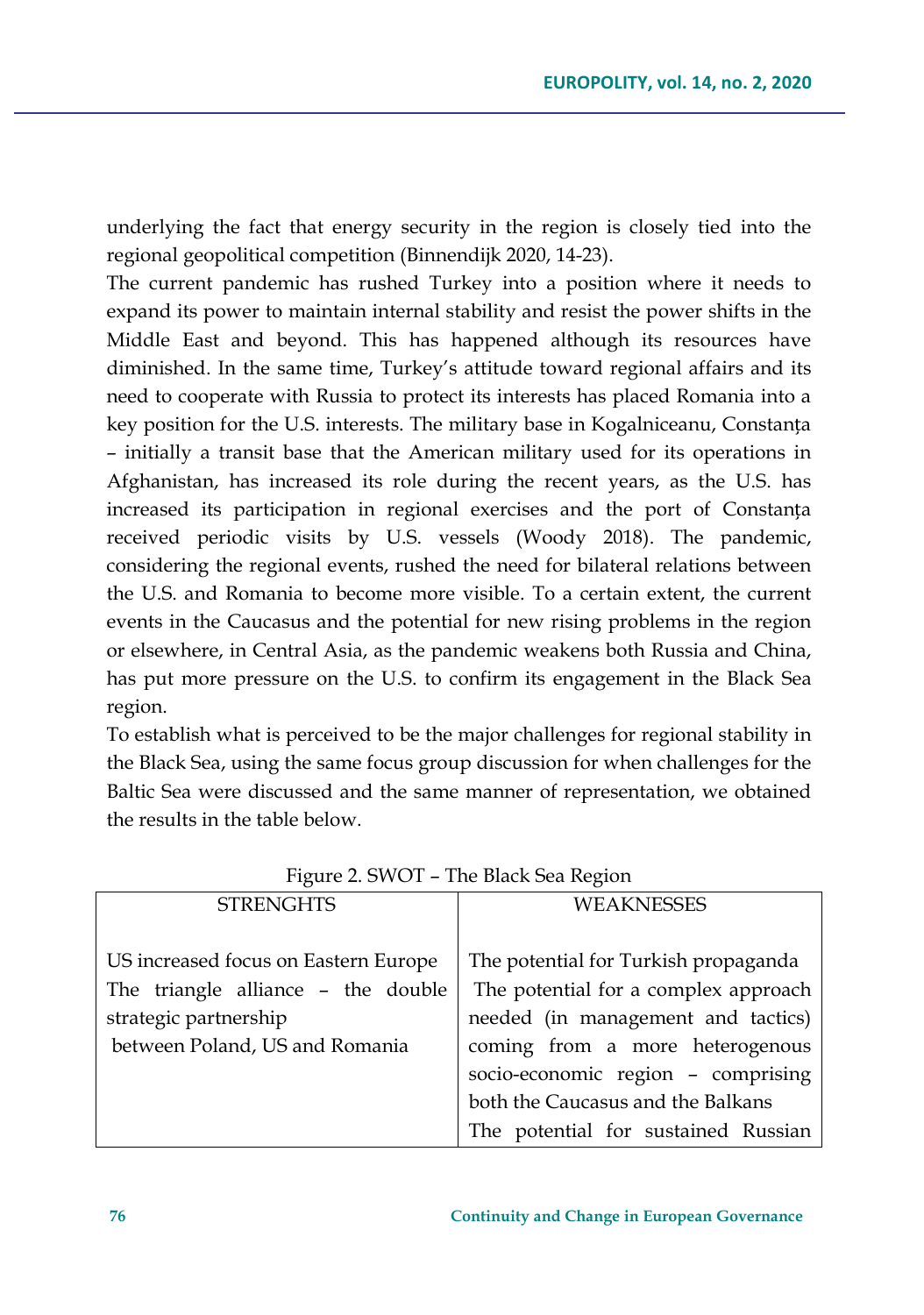|                                    | propaganda                              |
|------------------------------------|-----------------------------------------|
|                                    | The<br>potential economic               |
|                                    | distress/instability after the pandemic |
| <b>OPPORTUNITIES</b>               | <b>THREATS</b>                          |
|                                    |                                         |
| Negotiations with the US - troops  | Russian weakness transformed into       |
| Negotiations with the EU - funding | aggressive tactics                      |
|                                    | Increased socio-economic instability in |
|                                    | Turkey                                  |
|                                    | Ukraine - the potential for renewed     |
|                                    | conflict in Eastern Ukraine             |
|                                    | EU potential for an increased fragile   |
|                                    | estate (economic problems)              |

*Source: author's work, based on the results of the focus group discussions*

In early October 2020, as several Romanian delegations have visited Washington, we learned about other projects meant to reinforce the American presence in Eastern Europe – both in the military and the economic sectors. The U.S. and Romania recently signed a 10-year defence cooperation roadmap and an \$8bn financing agreement for the modernisation of the Cernavodă nuclear reactors (Energy.Gov 2020). In the same time, the U.S. announced another \$7bn financing agreement dedicated to modernise and complete the motorway and railway infrastructure linking the Black Sea to the Baltic Sea (Turp – Balasz 2020).

On Oct. 26, it was announced that the U.S. and Bulgaria signed a memorandum of understanding considering Strategic Civil Nuclear Cooperation – pointing to the fact that Bulgaria will likely be using U.S. technology in developing its Kozloduy nuclear reactor. In the same time, the U.S. and Bulgaria also signed a 5G security agreement (Tanev 2020). While there was no mention of Belene nuclear project – which is currently developed in agreement with Russia, these announcements point to steps taken by the U.S. to limit Russian influence in the region. This is in fact one of the most important *challenge for the Black Sea region: to make sure the Russian influence remains limited and that, considering its weakness,*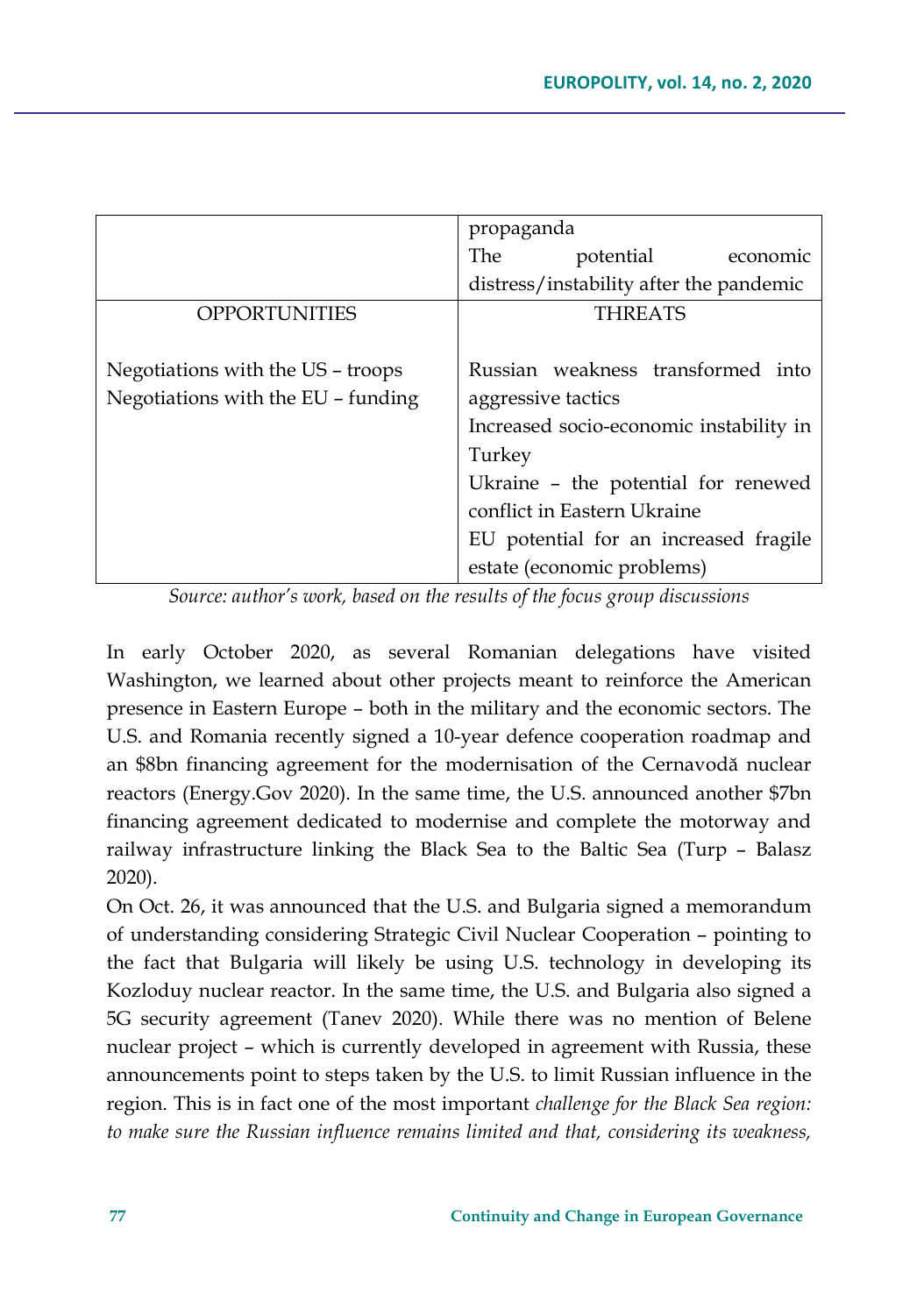*Russia doesn't increase its aggressive manners in trying to project power within the region.*

*As the pandemic has hit hard both the Russian and the Turkish economy and taking into consideration that one of the main geopolitical questions for the next years refers to the acceleration of regional power competition during the Covid-19 pandemic, the manner in which the two countries work to keep their stability and power will decisively influence the Black Sea region. The evolution of bilateral ties between the US and the countries along the Black Sea shores will determine regional stability as well.*

It is notable that the Ukrainian conflict remains "de facto" frozen even if sporadic borderline attacks continue. This points to the fact that there are limited incentives for either party to engage into an agreed settlement. Russia hopes to go beyond Eastern Ukraine and retake influence in Kiev while the West (the EU and the US both) prefer that the current status be maintained, where they keep Kiev engaged, considering the limited resources available for going after Eastern Ukraine. This, in turn underlines a weak state characterised by a somewhat stable situation in Ukraine – which also poses specific security risks for both the Baltic and the Black Sea regions.

### **CONCLUSIONS**

It is still early to discuss the socio-economic outcome of the current pandemic. It is certain that the pandemic has given way to social transformations and, to an extent, it has accelerated competition between global powers, setting new geopolitical trends or at least launching new geopolitical questions.

The three main layers of analysis considered in the current paper allow us to start the discussion on the future for Eastern Europe, after the pandemic, considering the potential opportunities but also risks associated with the events having taken place, so far, during the pandemic year of 2020.

The perspective for economic troubles for all nations, which will likely turn into social problems that will drive the restructuring of governance models, has created a powers' rush into the borderlands. While the major powers have used 2020 for marking their engagement into global and regional affairs, their further commitment will depend on the countries in the Baltic and the Black Sea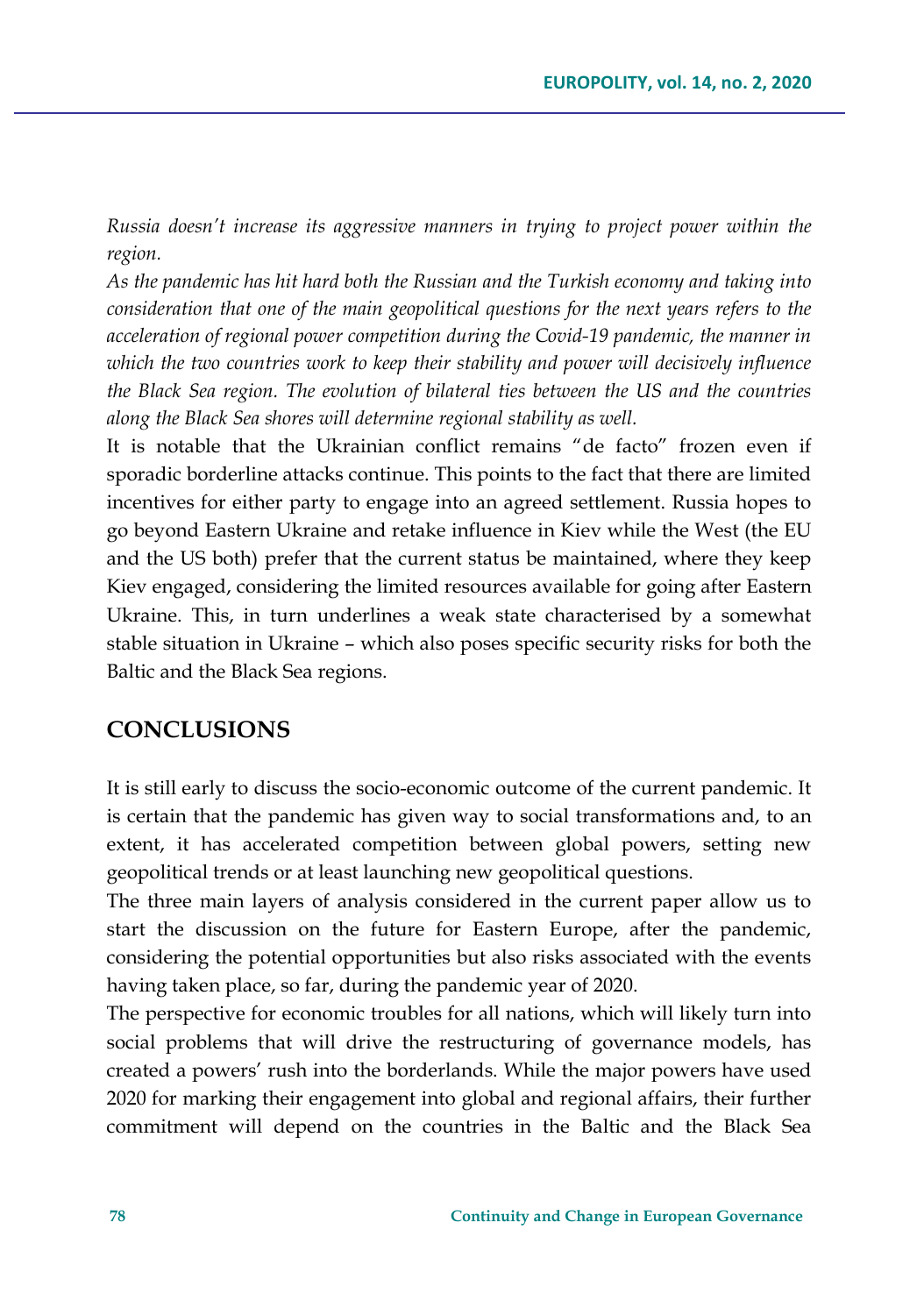regions. It remains to be seen whether the U.S. commitment to Eastern Europe will supplement the EU imposed patterns for transformation launched through the Next Generation EU and make it so that Eastern Europe takes the opportunity of the pandemic rush-in. Besides the specifics of each country in the region, development patters will be challenged by existing Turkish and Russian ties into the regional socio-economics.

An honest SWOT analysis – pointing out the strengths, the weaknesses, the opportunities and the threats for Europe and for the Eastern European region needs to allow for complex negotiations underway within the EU, as well as those that the countries in the region have with the U.S., to settle into decisions. Until that happens, we may, however, note several trends for the regional balance of power. First, the U.S. engagement in the region will increase along with the reinforcement of the new Containment Line in Eastern Europe, linking the Baltic to the Black Sea. The partnerships' triangle formed of the U.S., Poland and Romania will likely grow its role for regional governance, considering the growing ties between the three. This will open up the opportunity of economic development and structural reforms to allow better integration within the Eastern European extended region – from the Baltic to the Black Sea. In the same time, it will increase the potential for resistance in those areas and sectors where Russian influence is still active.

Second, the EU economic sovereignty may increase, considering that fiscal unity is envisaged by the EU Recovery Fund recently proposed and agreed upon. In the same time, more economic sovereignty is needed for the EU to cope with the US and Chinese competition, considering the growing protectionism at the global level. While the EU is representing more nation states, the common market that stands at the core of its very existence will likely ask for Brussels to implement protectionist measures, in order to match the other powers' policies. Considering the Western Europeans and the Eastern Europeans don't share similar economic development patterns, more EU economic sovereignty will also be challenging for the Union's member states, even if in theory, it should bring more benefits than problems. If, however, agreements become possible between all member states, more economic sovereignty will be the first step for increased political unity.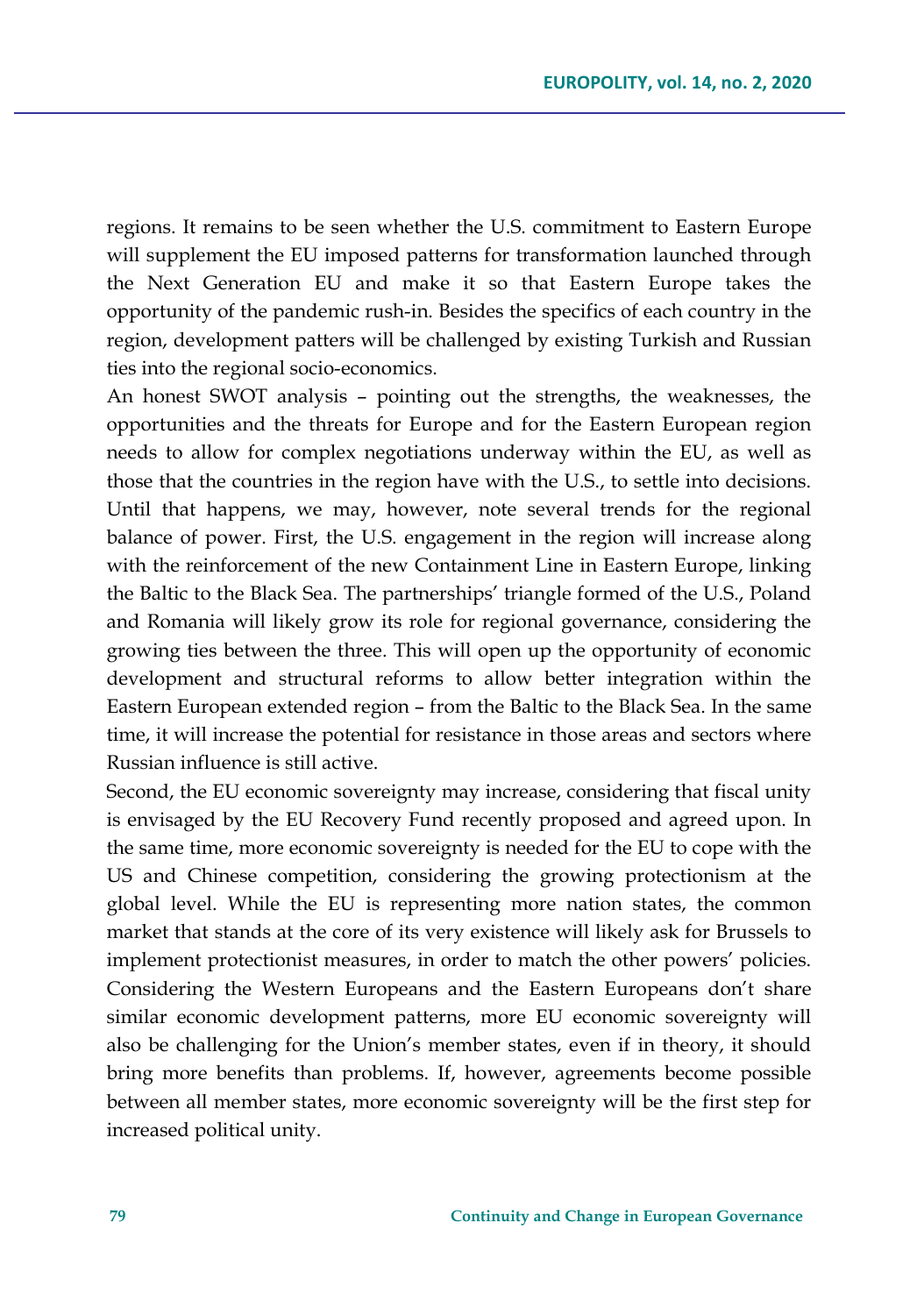Third, the energy sector will remain key for the EU integration and stability. The pandemic has not made the EU renounce its plans for a Green Deal – on the contrary. As an ambitious strategy, the Green Deal speaks of equal access to modern energy infrastructure for all in the EU – that is specifically important during crises like the one Europe is currently facing. The Green Deal also speaks of existing differences between the Western and the Eastern states. While specifics on EU funding through the Green Deal are still to be established, it looks like some of the Eastern European countries – Poland, Romania and even Bulgaria have recently decided to choose the U.S. for supporting the modernization of their nuclear energy production. In the same time, projects like the Nord Stream 2 or the Turkish Stream, all carrying geopolitical weight, will still be debated between the West and the East of Europe, while the U.S. will be siding with the Eastern European states. A resolution between the EU member states to such debates will give way for true integration and enhanced energy security for the EU. But that remains problematic.

Increased polarization is probably the most important challenge that Europe – and that the Eastern European region in particular, will face. The differences between the rural and the urban environments, the differences between classes are likely to deepen as socio-economic problems will increase as the pandemic goes on in Europe and elsewhere on the globe. The most serious threat caused by growing polarisation refers to anarchism. In other words, entire areas inside these states could become un-governable.

The opportunity arising from such a situation, where we'll have growing polarization in Europe, refers to reformation, in the sense that governance models need to re-invent themselves. Traditional governance is considered to be outdated for some time: digitization and generally, increased dependencies between nation states and individuals, through technology makes it outdated.

So, while it is likely that socio-economic problems increase the gaps already existing within the European society, they also give the opportunity for systemic restructuring. Leaders will need to adapt to the new realities and become creative in bridging such gaps, making use of the technological progress available. Interestingly, Eastern Europe has the human resource needed for sustaining technological progress – it remains to be seen how much of that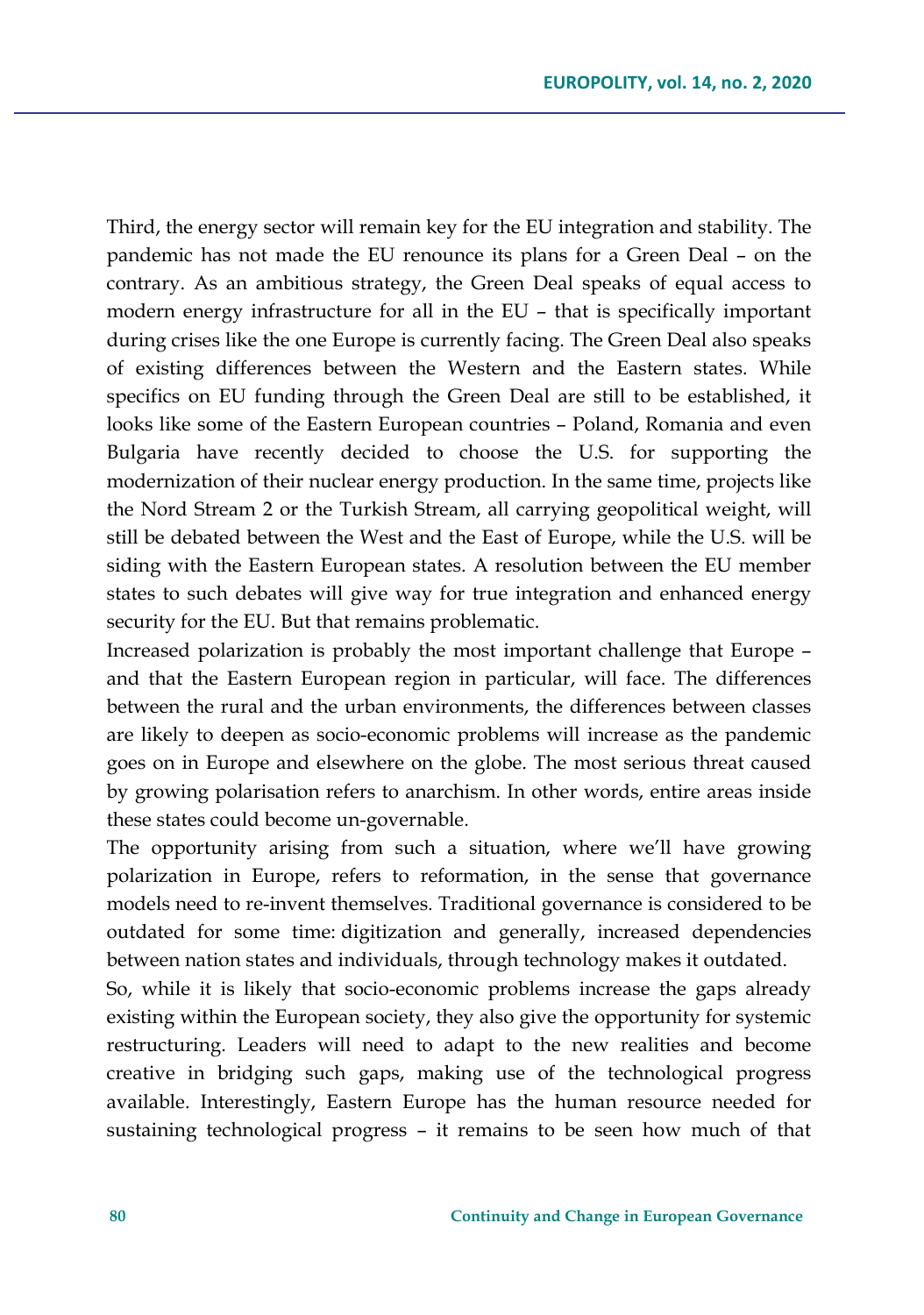creativity and adaptive abilities translates into political restructuring and whether that process ultimately builds positive change for the region.

### **REFERENCES**

- Atlantic Council. 2020. "Taking stock: Where are geopolitics headed in the Covid-19 era?". *The Atlantic Council.* [https://www.atlanticcouncil.org/in](https://www.atlanticcouncil.org/in-depth-research-reports/issue-brief/taking-stock-where-are-geopolitics-headed-in-the-covid-19-era/)depth-research-[reports/issue](https://www.atlanticcouncil.org/in-depth-research-reports/issue-brief/taking-stock-where-are-geopolitics-headed-in-the-covid-19-era/)-brief/taking-stock-where-are-geopolitics[headed](https://www.atlanticcouncil.org/in-depth-research-reports/issue-brief/taking-stock-where-are-geopolitics-headed-in-the-covid-19-era/)-in-the-covid-19-era/.
- Binder, Carola. 2020. "*Coronavirus Fears and Macroeconomic Expectations. Social Sciences Research Network*". [https://ideas.repec.org/a/tpr/restat/v102y2020i4p721](https://ideas.repec.org/a/tpr/restat/v102y2020i4p721-730.html)-730.html.
- Binnendijk, Annika. 2020. "Understanding Russian Black Sea Power Dynamics Through National Security Gaming". *RAND*. [https://www.rand.org/pubs/research\\_reports/RR3094.html](https://www.rand.org/pubs/research_reports/RR3094.html).
- Borrell, Joseph. 2020. "The post-coronavirus world is already here". *ECFR.*  [https://www.ecfr.eu/publications/summary/the\\_post\\_coronavirus\\_worl](https://www.ecfr.eu/publications/summary/the_post_coronavirus_world_is_already_here) d is already here.
- Bradshaw, Tim and Daniel Thomas. 2020. "EU to relax state aid rules that hindered support for start-ups". *Financial Times.*  [https://www.ft.com/content/b66167cf](https://www.ft.com/content/b66167cf-e27d-45fb-9d66-d4c113265b3f)-e27d-45fb-9d66-d4c113265b3f.
- Bremer Björn, Theresa Kuhn, Maurits J. Meijers and Francesco Nicoli. 2020. "The EU can improve the political sustainability of Next Generation EU by making it a long-term structure". *Vox EU.*  [https://voxeu.org/article/improving](https://voxeu.org/article/improving-political-sustainability-next-generation-eu)-political-sustainability-next[generation](https://voxeu.org/article/improving-political-sustainability-next-generation-eu)-eu.
- Brzozowski, Alexandra. 2020. "How young people in Belarus have become the drivers of the protests". *Euractiv.*  [https://www.euractiv.com/section/politics/news/how](https://www.euractiv.com/section/politics/news/how-young-people-in-belarus-have-become-the-drivers-of-the-protests/)-young-people-inbelarus-have-become-the-drivers-of-the-[protests/](https://www.euractiv.com/section/politics/news/how-young-people-in-belarus-have-become-the-drivers-of-the-protests/).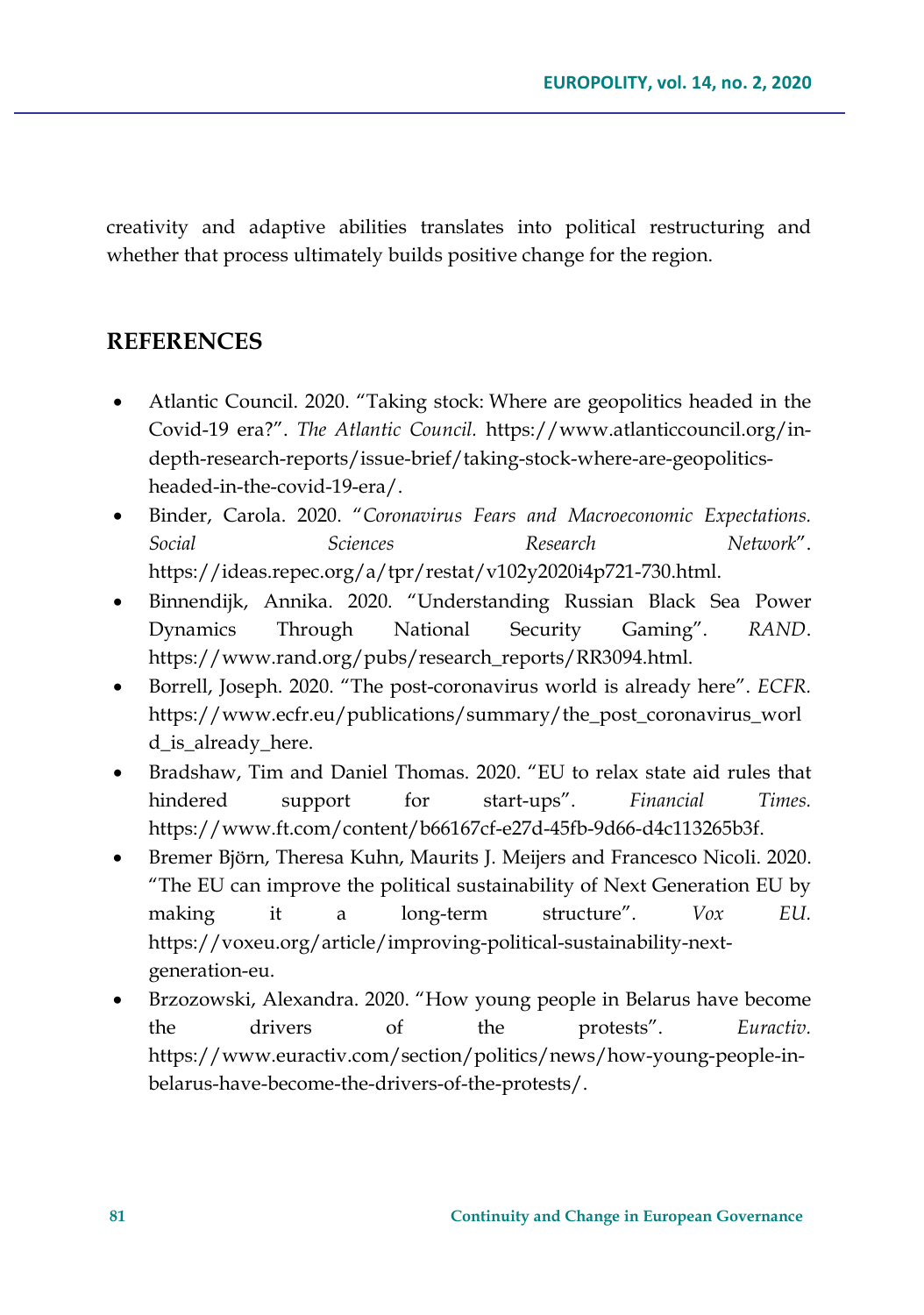- Chansoria, Monika. 2020. "*One year after Covid, there is a strategic and economic reset in the Indo-Pacific*". https://japan-[forward.com/one](https://japan-forward.com/one-year-after-covid-theres-a-strategic-and-economic-reset-in-the-indo-pacific/)-yearafter-covid-theres-a-strategic-and-[economic](https://japan-forward.com/one-year-after-covid-theres-a-strategic-and-economic-reset-in-the-indo-pacific/)-reset-in-the-indo-pacific/.
- Chausovsky, Eugene. 2020. "Belarus, Russia-West Rivalry, and the Global Authoritarian Pushback". *Center for Global Policy.*  [https://cgpolicy.org/articles/belarus](https://cgpolicy.org/articles/belarus-russia-west-rivalry-and-the-global-authoritarian-pushback/)-russia-west-rivalry-and-the-global[authoritarian](https://cgpolicy.org/articles/belarus-russia-west-rivalry-and-the-global-authoritarian-pushback/)-pushback/.
- Colibășanu, Antonia. 2020. "The Black Sea: The Key to Eurasian Stability?". *Geopolitical Futures.* [https://geopoliticalfutures.com/the](https://geopoliticalfutures.com/the-black-sea-the-key-to-eurasian-stability/)-black-sea-the-keyto-eurasian-[stability/](https://geopoliticalfutures.com/the-black-sea-the-key-to-eurasian-stability/).
- Collard, Fabrice, Christian Hellwig, Tiziana Assenza, Sumudu Kankanamge, Martial Dupaigne, Nicolas Werquin and Patrick Fève. 2020. "The Hammer and the Dance: Equilibrium and Optimal Policy During a Pandemic Crisis". *CEPR Discussion Paper.* <https://papers.ssrn.com/abstract=3603962>.
- Corsetti, Martin, Giancarlo Corsetti, and Luca Guerrieri. 2020. "Social Distancing and Supply Disruptions in a Pandemic". *Federal Reserve.*  [https://www.federalreserve.gov/econres/feds/social](https://www.federalreserve.gov/econres/feds/social-distancing-and-supply-disruptions-in-a-pandemic.htm)-distancing-andsupply-disruptions-in-a-[pandemic.htm](https://www.federalreserve.gov/econres/feds/social-distancing-and-supply-disruptions-in-a-pandemic.htm).
- Coven, Joshua and Arpit Gupta. 2020. "*DISPARITIES IN MOBILITY RESPONSES TO COVID-19*". [https://static1.squarespace.com/static/56086d00e4b0fb7874bc2d42/t/5ebf](https://static1.squarespace.com/static/56086d00e4b0fb7874bc2d42/t/5ebf201183c6f016ca3abd91/1589583893816/DemographicCovid.pdf) [201183c6f016ca3abd91/1589583893816/DemographicCovid.pdf](https://static1.squarespace.com/static/56086d00e4b0fb7874bc2d42/t/5ebf201183c6f016ca3abd91/1589583893816/DemographicCovid.pdf).
- Crisis Group. 2020. "De-escalating the New Nagorno Karabakh War". *Crisis Group.* [https://www.crisisgroup.org/europe](https://www.crisisgroup.org/europe-central-asia/caucasus/nagorno-karabakh-conflict/containing-violence-south-caucasus)-central[asia/caucasus/nagorno](https://www.crisisgroup.org/europe-central-asia/caucasus/nagorno-karabakh-conflict/containing-violence-south-caucasus)-karabakh-conflict/containing-violence-south[caucasus](https://www.crisisgroup.org/europe-central-asia/caucasus/nagorno-karabakh-conflict/containing-violence-south-caucasus).
- Dasaratha, Krishna. 2020. "*Virus Dynamics with Behavioral Responses*". ArXiv:2004.14533 [Econ, q-Bio]. <http://arxiv.org/abs/2004.14533>.
- Demirguc-Kunt, Asli, Michael M. Lokshin and Ivan Torre .2020. "The Sooner, the Better: The Early Economic Impact of Non-Pharmaceutical Interventions during the COVID-19 Pandemic". Policy Research working paper; no. WPS 9257: pp. 1–95. Washington, D.C.: World Bank Group.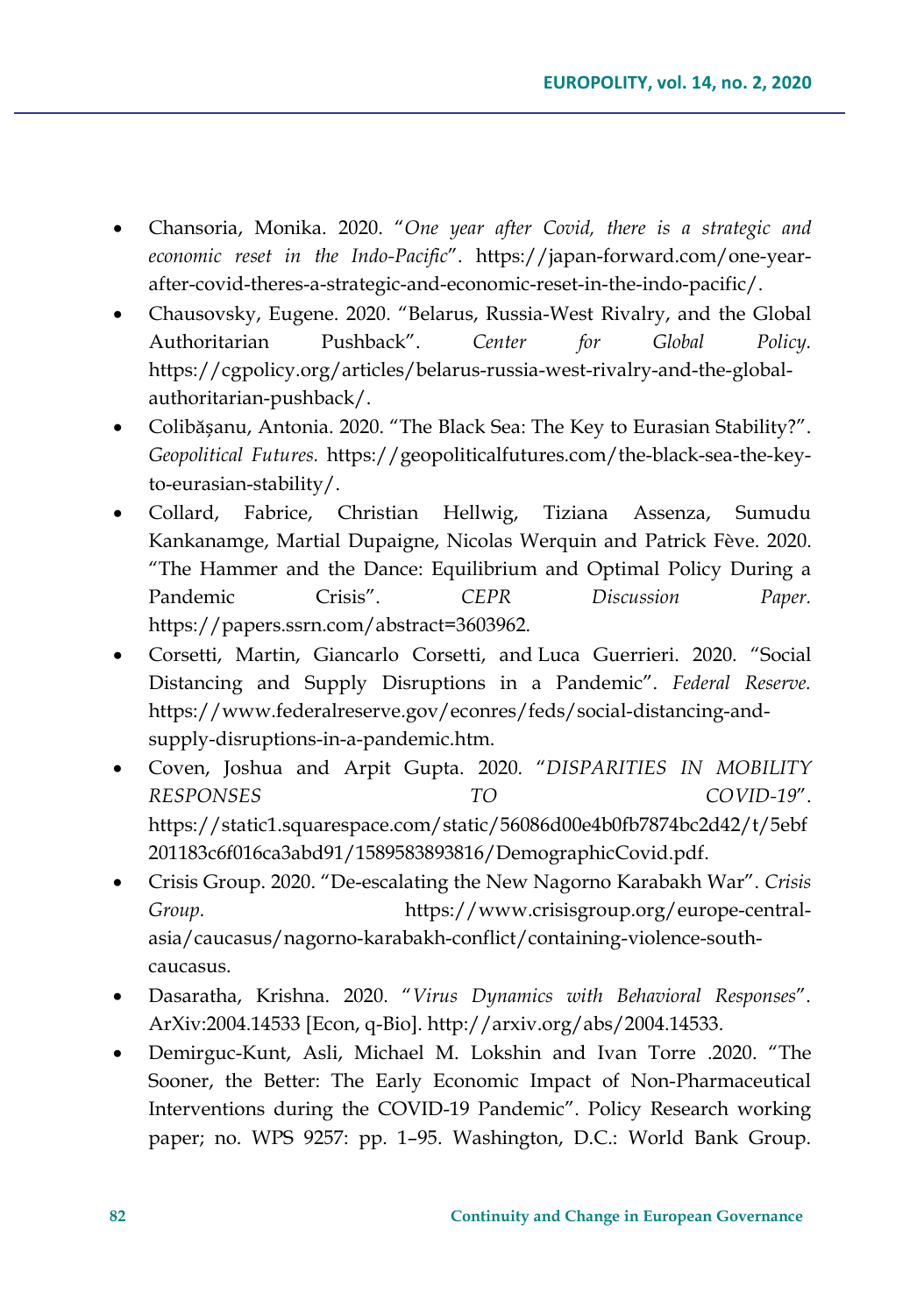[http://documents.worldbank.org/curated/en/636851590495700748/The](http://documents.worldbank.org/curated/en/636851590495700748/The-Sooner-the-Better-The-Early-Economic-Impact-of-Non-Pharmaceutical-Interventions-during-the-COVID-19-Pandemic)-Sooner-the-Better-The-Early-Economic-Impact-of-Non-[Pharmaceutical](http://documents.worldbank.org/curated/en/636851590495700748/The-Sooner-the-Better-The-Early-Economic-Impact-of-Non-Pharmaceutical-Interventions-during-the-COVID-19-Pandemic)-[Interventions](http://documents.worldbank.org/curated/en/636851590495700748/The-Sooner-the-Better-The-Early-Economic-Impact-of-Non-Pharmaceutical-Interventions-during-the-COVID-19-Pandemic)-during-the-COVID-19-Pandemic.

- Durante, Ruben, Luigi Guiso and Giorgio Gulino. 2020. "Asocial Capital: *Civic Culture and Social Distancing during COVID-19*". <http://dx.doi.org/10.2139/ssrn.3611606.>
- Elenev, Vadim, Tim Landvoigt and Stijn Van Van Nieuwerburgh. 2020. "*Can the Covid Bailouts Save the Economy*?". [https://www.nber.org/system/files/working\\_papers/w27207/w27207.pd](https://www.nber.org/system/files/working_papers/w27207/w27207.pdf) [f](https://www.nber.org/system/files/working_papers/w27207/w27207.pdf).
- Energy.Gov. 2020. "*U.S. and Romania Announce Initial Agreement on Cooperation for the Cernavoda Nuclear Power Projects and Civil Nuclear Power Sector in Romania*". [https://www.energy.gov/articles/us](https://www.energy.gov/articles/us-and-romania-announce-initial-agreement-cooperation-cernavoda-nuclear-power-projects-and)-and-romaniaannounce-initial-agreement-[cooperation](https://www.energy.gov/articles/us-and-romania-announce-initial-agreement-cooperation-cernavoda-nuclear-power-projects-and)-cernavoda-nuclear-power[projects](https://www.energy.gov/articles/us-and-romania-announce-initial-agreement-cooperation-cernavoda-nuclear-power-projects-and)-and.
- EU EEAS. 2020. "*The EU non-recognition policy for Crimea and Sevastopol: Fact Sheet"*. [https://eeas.europa.eu/headquarters/headquarters](https://eeas.europa.eu/headquarters/headquarters-Homepage/37464/eu-non-recognition-policy-crimea-and-sevastopol-fact-sheet_en)-[Homepage/37464/eu](https://eeas.europa.eu/headquarters/headquarters-Homepage/37464/eu-non-recognition-policy-crimea-and-sevastopol-fact-sheet_en)-non-recognition-policy-crimea-and-sevastopol-factsheet en.
- European Commission. 2019. "*EU-China: A Strategic Outlook*". [https://ec.europa.eu/commission/sites/beta](https://ec.europa.eu/commission/sites/beta-political/files/communication-eu-china-a-strategic-outlook.pdf)[political/files/communication](https://ec.europa.eu/commission/sites/beta-political/files/communication-eu-china-a-strategic-outlook.pdf)-eu-china-a-strategic-outlook.pdf.
- European Council. 2019. *"A new strategic agenda for the EU 2019-2024".*  [https://www.consilium.europa.eu/en/eu](https://www.consilium.europa.eu/en/eu-strategic-agenda-2019-2024/#group-EU-in-the-world-zh3uey0ErW)-strategic-agenda-2019- [2024/#group](https://www.consilium.europa.eu/en/eu-strategic-agenda-2019-2024/#group-EU-in-the-world-zh3uey0ErW)-EU-in-the-world-zh3uey0ErW.
- European Council. 2019. "*Joint statement of the 21st EU-China summit*". [https://www.consilium.europa.eu/en/press/press](https://www.consilium.europa.eu/en/press/press-releases/2019/04/09/joint-statement-of-the-21st-eu-china-summit/)[releases/2019/04/09/joint](https://www.consilium.europa.eu/en/press/press-releases/2019/04/09/joint-statement-of-the-21st-eu-china-summit/)-statement-of-the-21st-eu-china-summit/.
- Friedman, George. 2020a. "Conflict in the Caucasus and the New American Strategy". *Geopolitical Futures.* [https://geopoliticalfutures.com/conflict](https://geopoliticalfutures.com/conflict-in-the-caucasus-and-the-new-american-strategy/)-inthe-caucasus-and-the-new-american-[strategy/](https://geopoliticalfutures.com/conflict-in-the-caucasus-and-the-new-american-strategy/).
- Friedman, George. 2020b. "*Storm before the Calm, America's discord, the coming crisis of the 2020s, and the triumph beyond*". Black Inc. Publishers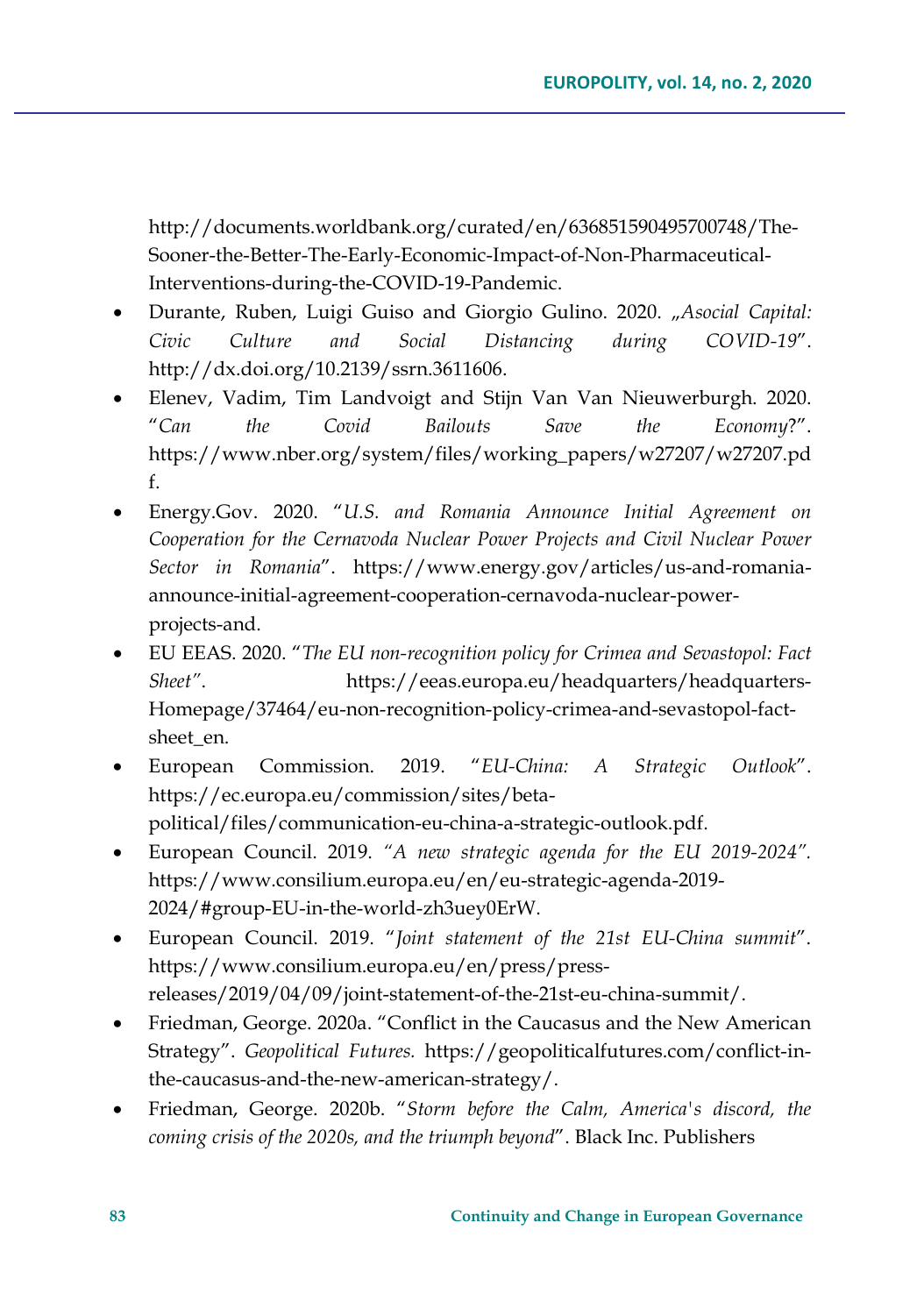- Gaub, Florence and Lotje Boswinkel. 2020. "The geopolitical implications of the Covid-19 pandemic". *European Parliament.*  [https://www.europarl.europa.eu/RegData/etudes/STUD/2020/603511/](https://www.europarl.europa.eu/RegData/etudes/STUD/2020/603511/EXPO_STU(2020)603511_EN.pdf) [EXPO\\_STU\(2020\)603511\\_EN.pdf](https://www.europarl.europa.eu/RegData/etudes/STUD/2020/603511/EXPO_STU(2020)603511_EN.pdf).
- Gorenburg, Dmitry. 2018. "*Is a New Russian Black Sea Fleet Coming? Or Is It Here?".* [https://warontherocks.com/2018/07/is](https://warontherocks.com/2018/07/is-a-new-russian-black-sea-fleet-coming-or-is-it-here/)-a-new-russian-black-seafleet-[coming](https://warontherocks.com/2018/07/is-a-new-russian-black-sea-fleet-coming-or-is-it-here/)-or-is-it-here/.
- Kaplan, Robert D. 2012. "*Revenge of geography*". New York: Random House.
- Kaplan, Robert D. 2018. "*The Return of Marco Polo's World*". New York: Random House.
- Kofman, Michael, Katya Migacheva, Brian Nichiporuk, Andrew Radin, Olesya Tkacheva and Jenny Oberholtzer. 2017. "Lessons from Russia's Operations in Crimea and Eastern Ukraine". *RAND.*  [https://www.rand.org/pubs/research\\_reports/RR1498.html](https://www.rand.org/pubs/research_reports/RR1498.html).
- Kortemweg, Rem. 2020. "*Are Europe's Leaders Ready for A Biden Presidency?".* [https://www.clingendael.org/publication/are](https://www.clingendael.org/publication/are-europes-leaders-ready-biden-presidency)-europes-leaders-readybiden-[presidency](https://www.clingendael.org/publication/are-europes-leaders-ready-biden-presidency).
- Meyer, Gregory. 2019. "US is net exporter of oil for first time in decades". *Financial Times.* https://www.ft.com/content/9cbba7b0-12dd-11ea-a7e6- 62bf4f9e548a.
- NATO. 2014. "*Summit Declaration Issued by the Heads of State and Government participating in the meeting of the North Atlantic Council in Wales"*. [https://www.nato.int/cps/en/natohq/official\\_texts\\_112964.htm](https://www.nato.int/cps/en/natohq/official_texts_112964.htm).
- New Atlanticist. 2020. "*Trump hits out against Europe in coronavirus speech: The transatlantic alliance suffers*". [https://www.atlanticcouncil.org/blogs/new](https://www.atlanticcouncil.org/blogs/new-atlanticist/trump-hits-out-against-europe-in-coronavirus-speech-the-transatlantic-alliance-suffers/)-atlanticist/trump-hits-outagainst-europe-in-coronavirus-speech-the-[transatlantic](https://www.atlanticcouncil.org/blogs/new-atlanticist/trump-hits-out-against-europe-in-coronavirus-speech-the-transatlantic-alliance-suffers/)-alliance-suffers/.
- Nye, Joseph S. Jr. 2020. "*Post- Pandemic Geopolitics".* [https://www.project](https://www.project-syndicate.org/commentary/five-scenarios-for-international-order-in-2030-by-joseph-s-nye-2020-10?barrier=accesspaylog)[syndicate.org/commentary/five](https://www.project-syndicate.org/commentary/five-scenarios-for-international-order-in-2030-by-joseph-s-nye-2020-10?barrier=accesspaylog)-scenarios-for-international-order-in-2030 by-joseph-s-nye[-2020-10.](https://www.project-syndicate.org/commentary/five-scenarios-for-international-order-in-2030-by-joseph-s-nye-2020-10?barrier=accesspaylog)
- O'Connor, Tom. 2020. "*China Calls Russia's Talk of Possible Military Alliance 'Positive,' with 'No Limit' to Their Ties".*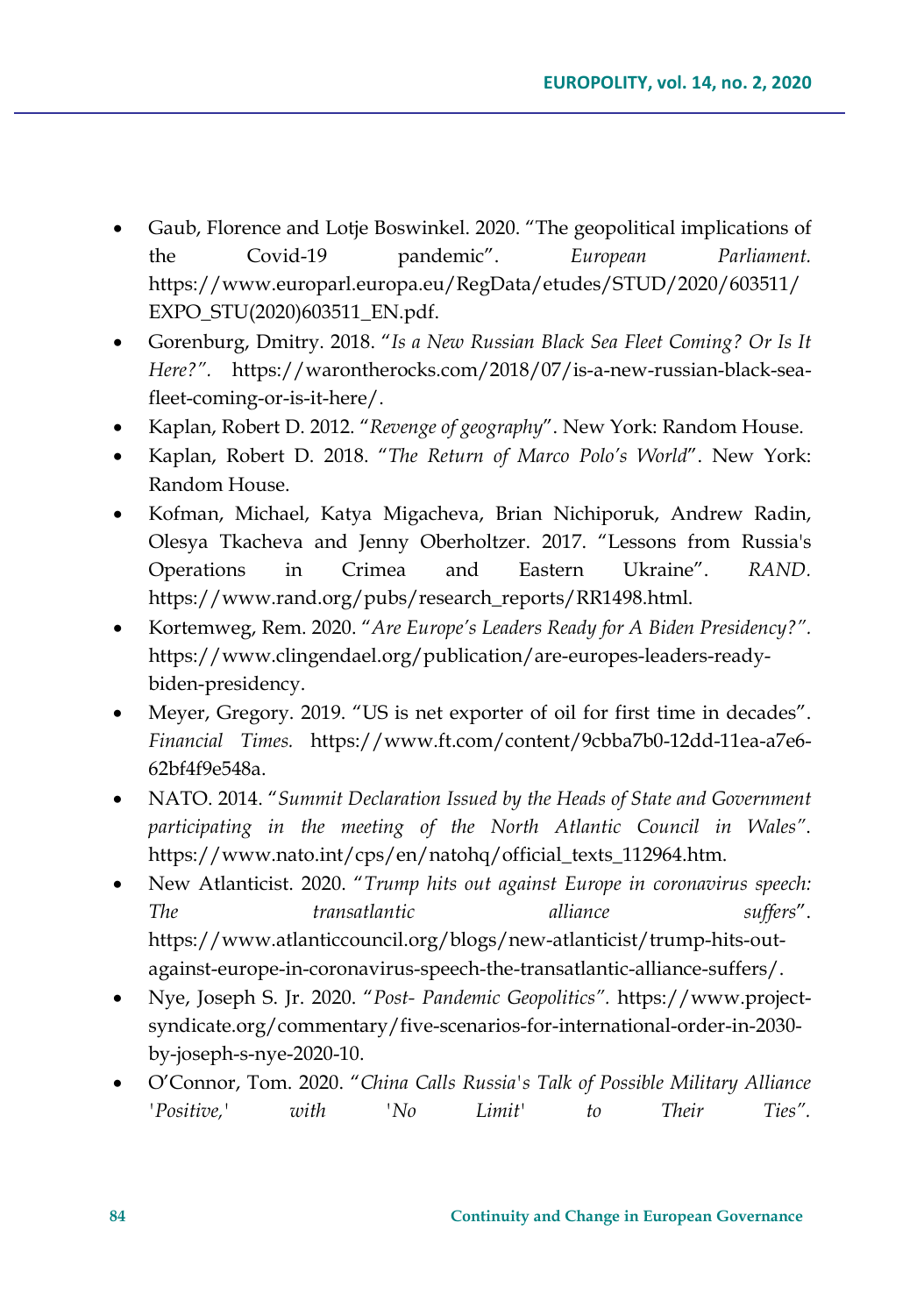h[ttps://www.newsweek.com/china](https://www.newsweek.com/china-calls-russia-talk-military-alliance-positive-1541817)-calls-russia-talk-military-alliance[positive](https://www.newsweek.com/china-calls-russia-talk-military-alliance-positive-1541817)-1541817.

- Orchard, Philip. 2020. "The Indo-Pacific after Covid-19". *Geopolitical Futures.* [https://geopoliticalfutures.com/the](https://geopoliticalfutures.com/the-indo-pacific-after-covid-19/)-indo-pacific-after-covid-19/.
- Papanikolaou, Dimitris and Lawrence D.W. Schmidt. 2020. "*Working Remotely and the Supply-side Impact of Covid-19*". Working Paper No. 27330; Working Paper Series. National Bureau of Economic Research. <https://doi.org/10.3386/w27330>.
- Pezzuto, Ivo. 2020. "World Economy. Resilience or Great Reset?". *ICTF Magazine of the Association of International Credit and Trade Finance Professionals (ICTF)*. September 2020 issue. http://dx.doi.org/10.2139/ssrn.3710368.
- "Positive trade balance for September could affect America's ties with allies". *Financial Times*. [https://www.ft.com/content/9cbba7b0](https://www.ft.com/content/9cbba7b0-12dd-11ea-a7e6-62bf4f9e548a)-12dd-11eaa7e6-[62bf4f9e548a](https://www.ft.com/content/9cbba7b0-12dd-11ea-a7e6-62bf4f9e548a).
- Regens, James L. and John S. Beddows. 2020. "The Covid-19 Pandemic and geopolitics". *RealCleaDefences*. [https://www.realcleardefense.com/articles/2020/06/01/the\\_covid](https://www.realcleardefense.com/articles/2020/06/01/the_covid-19_pandemic_and_geopolitics_115337.html)-[19\\_pandemic\\_and\\_geopolitics\\_115337.html](https://www.realcleardefense.com/articles/2020/06/01/the_covid-19_pandemic_and_geopolitics_115337.html).
- Rudd, Kevin and Susilo Bambang Yudhoyono. 2020. "For the G20 to overcome Covid-19's global health and economic challenges, four things must happen". *South China Morning Post.*  [https://www.scmp.com/comment/opinion/article/3110501/g20](https://www.scmp.com/comment/opinion/article/3110501/g20-overcome-covid-19s-global-health-and-economic-challenges-four) overcome-covid-19s-global-health-and-economic-[challenges](https://www.scmp.com/comment/opinion/article/3110501/g20-overcome-covid-19s-global-health-and-economic-challenges-four)-four.
- Shlapak, David A. and Michael Johnson. 2016. "Reinforcing Deterrence on NATO's Eastern Flank. Wargaming the Defense of the Baltics". *RAND.*  [https://www.rand.org/pubs/research\\_reports/RR1253.html](https://www.rand.org/pubs/research_reports/RR1253.html).
- Slunkin, Pavel. 2020. "Glass Half Full: The EU's Policy in Belarus". *ECFR*. [https://ecfr.eu/article/glass](https://ecfr.eu/article/glass-half-full-the-eus-policy-on-belarus/)-half-full-the-eus-policy-on-belarus/.
- Soesanto, Stefan. 2017. "Europe's Digital Power: From Geoeconomics to Cybersecurity". *ECFR.* [https://www.ecfr.eu/archive/page/](https://www.ecfr.eu/archive/page/-/DIGITAL_POWER_PROJECT_REPORT_13_April_pages.pdf)- [/DIGITAL\\_POWER\\_PROJECT\\_REPORT\\_13\\_April\\_pages.pdf](https://www.ecfr.eu/archive/page/-/DIGITAL_POWER_PROJECT_REPORT_13_April_pages.pdf)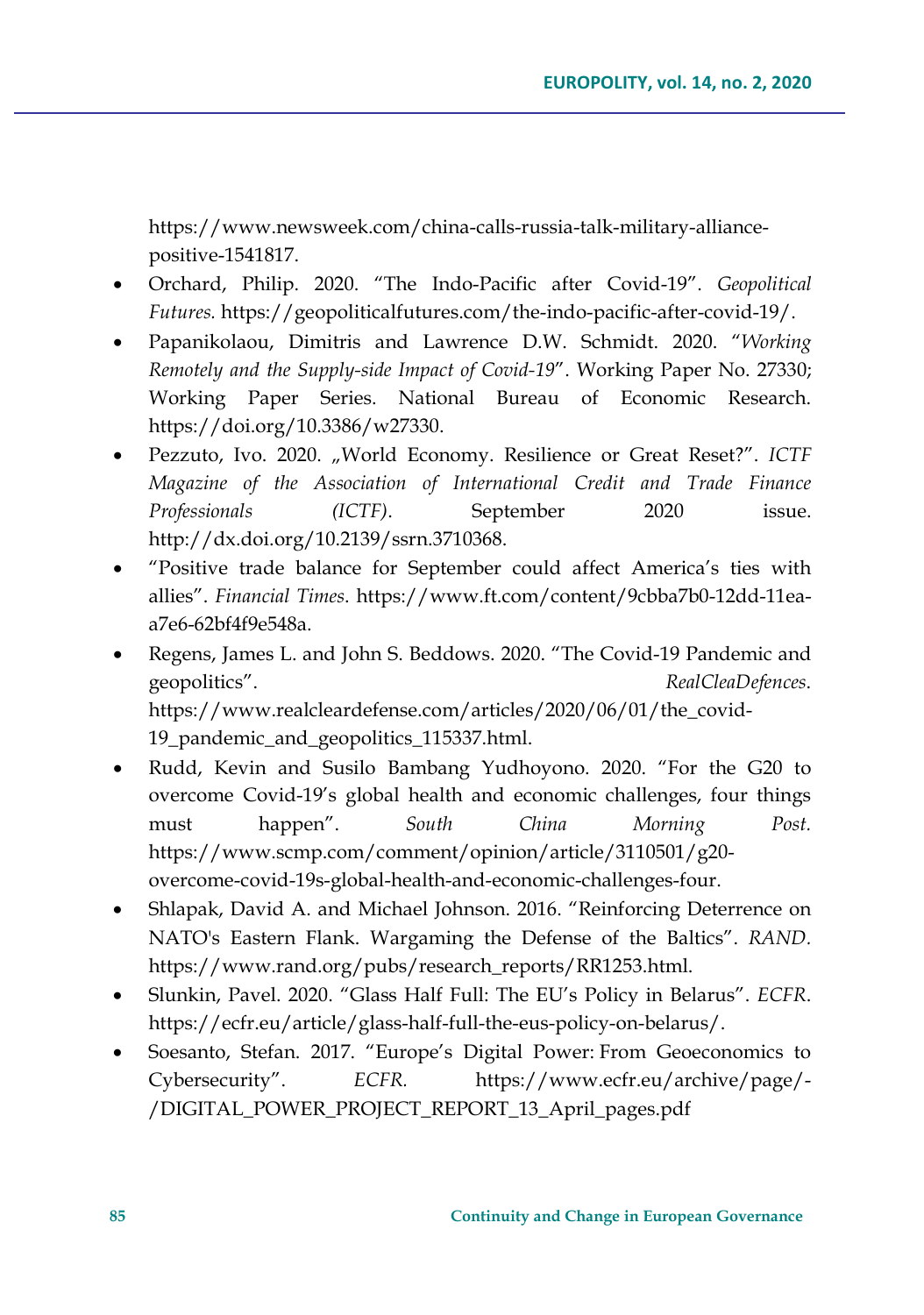- Subotić, Strahinja. 2019. "A 'Geopolitical' Commission what's in a name?". *European Policy Center.* [https://cep.org.rs/en/blogs/a](https://cep.org.rs/en/blogs/a-geopolitical-commission/)geopolitical-[commission/](https://cep.org.rs/en/blogs/a-geopolitical-commission/)
- Tanev, Mario. 2020. "Bulgaria signs 5G security declaration, MoU on nuclear energy with US". *SeeNews.* [https://seenews.com/news/bulgaria](https://seenews.com/news/bulgaria-signs-5g-security-declaration-mou-on-nuclear-energy-with-us-718425)signs-5g-security-[declaration](https://seenews.com/news/bulgaria-signs-5g-security-declaration-mou-on-nuclear-energy-with-us-718425)-mou-on-nuclear-energy-with-us-718425.
- The World Bank. 2009. "*Reshaping Economic Geography*". [http://siteresources.worldbank.org/INTWDR2009/Resources/4231006](http://siteresources.worldbank.org/INTWDR2009/Resources/4231006-1225840759068/WDR09_00_FMweb.pdf)- [1225840759068/WDR09\\_00\\_FMweb.pdf](http://siteresources.worldbank.org/INTWDR2009/Resources/4231006-1225840759068/WDR09_00_FMweb.pdf).
- Trevithick, Joseph. 2020. "The Pentagon To Beef Up Its Posture In Poland". *The drive.* [https://www.thedrive.com/the](https://www.thedrive.com/the-war-zone/35329/the-pentagon-to-beef-up-its-posture-in-poland-add-1000-troops)-war-zone/35329/the-pentagonto-beef-up-its-posture-in-poland[-add-1000-](https://www.thedrive.com/the-war-zone/35329/the-pentagon-to-beef-up-its-posture-in-poland-add-1000-troops)troops.
- Turcsányi, Richard Q. 2020. "Poll: The EU Has Solid Common Ground When It Comes To China". *The Diplomat.*  [https://thediplomat.com/2020/11/poll](https://thediplomat.com/2020/11/poll-the-eu-has-solid-common-ground-when-it-comes-to-china/)-the-eu-has-solid-common-groundwhen-it-comes-to-[china/](https://thediplomat.com/2020/11/poll-the-eu-has-solid-common-ground-when-it-comes-to-china/).
- Turp Balasz, C. 2020. "Is the US about to finance a motorway linking the Baltic and the Black Sea?". *Emerging Europe.* [https://emerging](https://emerging-europe.com/news/is-the-us-about-to-finance-a-motorway-linking-the-baltic-and-black-seas/)[europe.com/news/is](https://emerging-europe.com/news/is-the-us-about-to-finance-a-motorway-linking-the-baltic-and-black-seas/)-the-us-about-to-finance-a-motorway-linking-thebaltic-and-black-[seas/](https://emerging-europe.com/news/is-the-us-about-to-finance-a-motorway-linking-the-baltic-and-black-seas/).
- Walter, Mike. 2020. "*Podcast Series: The Heat – Belarus Protests*". [https://america.cgtn.com/2020/08/25/the](https://america.cgtn.com/2020/08/25/the-heat-belarus-protests)-heat-belarus-protests.
- Woody, Christopher. 2018. "The US Air Force is spending big to upgrade bases near Russia and testing out a 'base in a box' to make it easier". *Business Insider.* [https://www.businessinsider.com/air](https://www.businessinsider.com/air-force-upgrading-eastern-europe-bases-testing-base-in-a-box-2018-8)-force-upgrading[eastern](https://www.businessinsider.com/air-force-upgrading-eastern-europe-bases-testing-base-in-a-box-2018-8)-europe-bases-testing-base-in-a-box-2018-8.
- Youngs, Richard. 2020. "Geopolitics and the Covid-19 pandemic: a distorted turn in EU external relations". *Swedish Institute for European Policy Studies*. [https://sieps.se/en/publications/2020/geopolitics](https://sieps.se/en/publications/2020/geopolitics-and-the-covid-19-pandemic/)-and-the-covid-19-[pandemic/](https://sieps.se/en/publications/2020/geopolitics-and-the-covid-19-pandemic/).